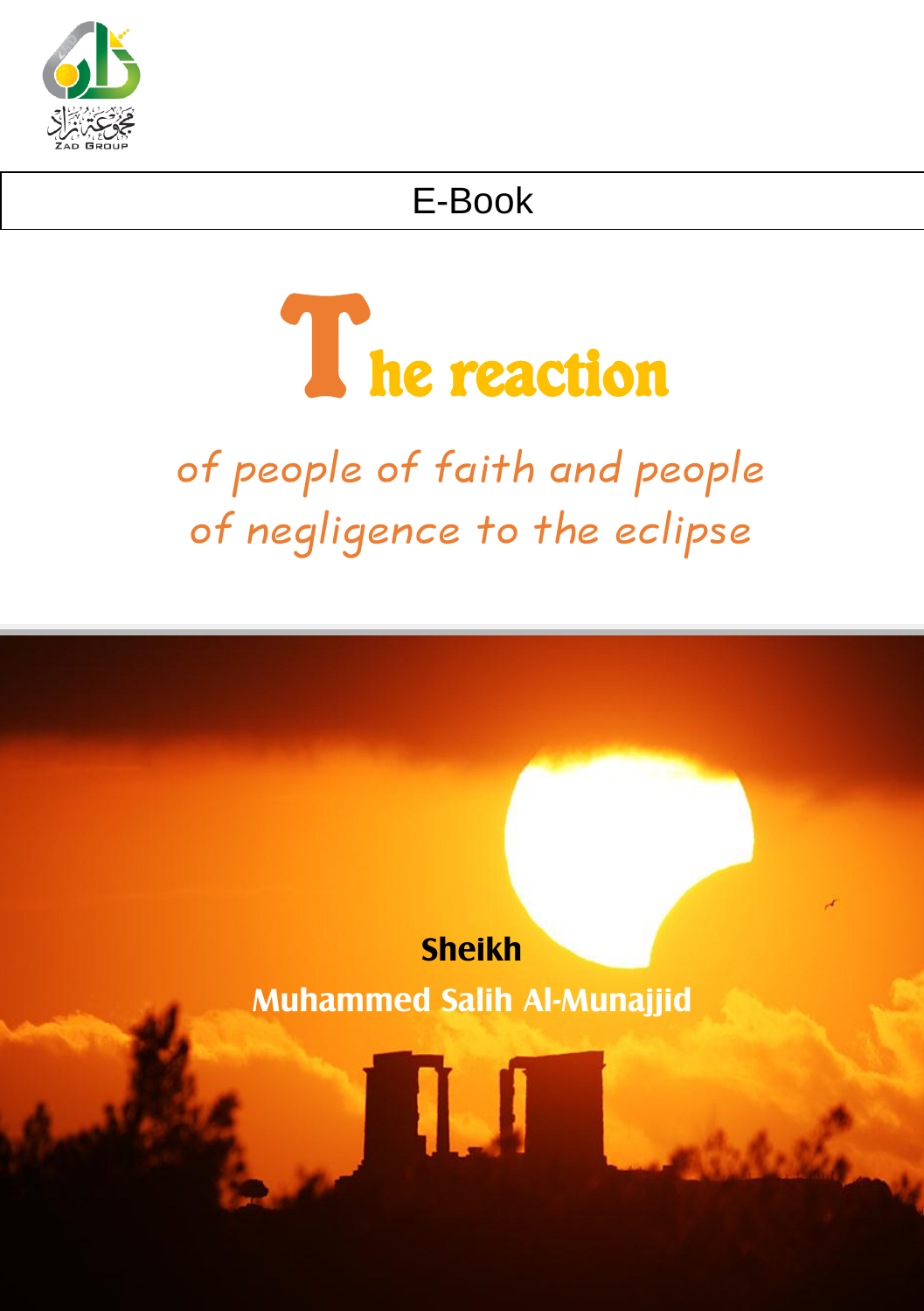**| The reaction of people of faith And people of negligence To the eclipse**…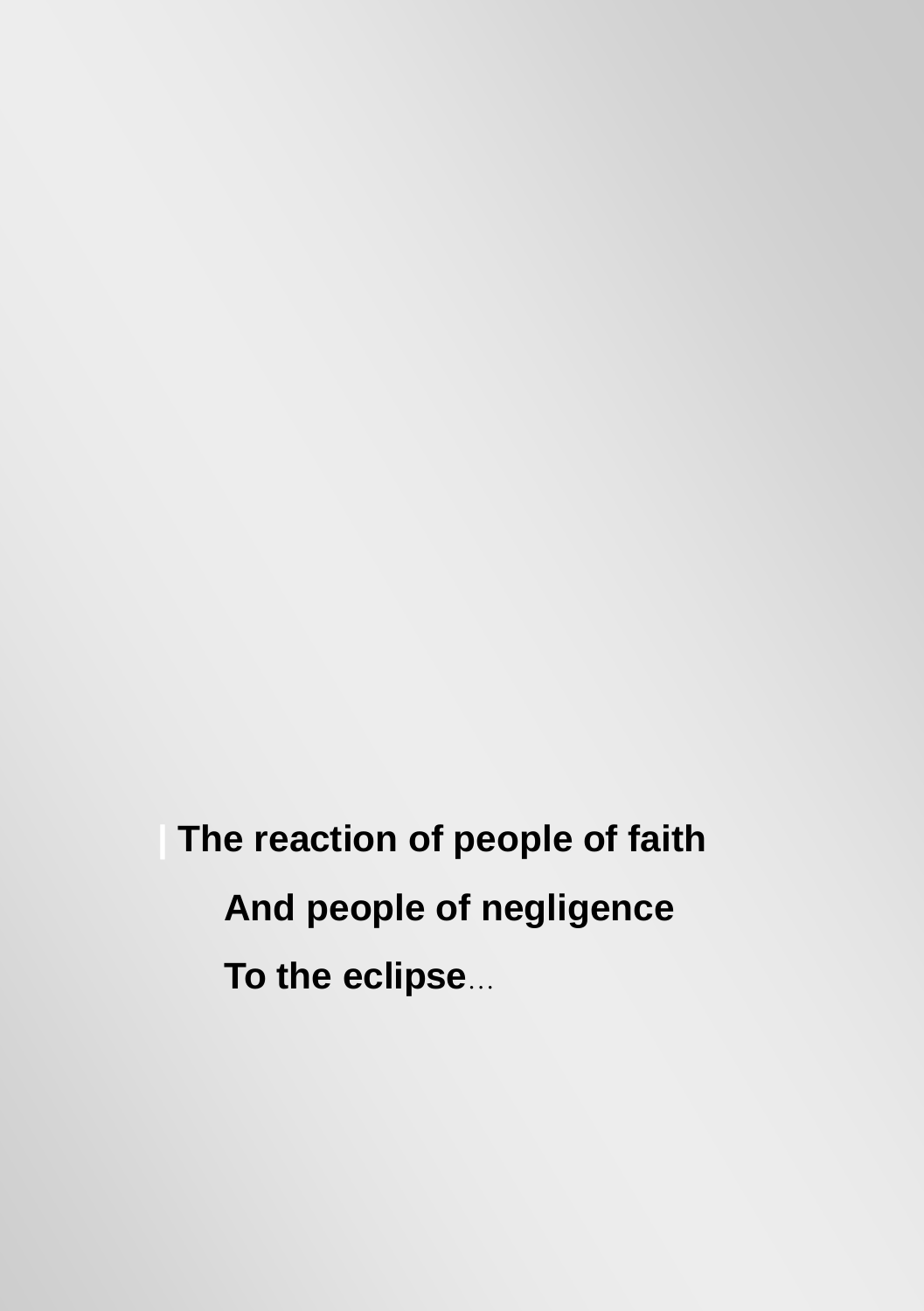

#### In the Name of Allaah, Most Gracious, Most Merciful.

According to scientific researchers: "The eclipse is a natural phenomenon which should be regarded without alarm." This is what the people whose concern is only for this world say about the eclipse.

#### Various news reports give an indication of their activities on the occasion, which include:

- Medically-approved glasses are distributed to people so that they can enjoy these few moments.
- One country imported 50,000 pairs of special glasses to be used for watching the eclipse.
- People gather at specialized telescopes so that they have the opportunity to see the eclipse through advanced scientific means.
- British Airways organized two Concorde flights to observe the eclipse. The flights departed from Heathrow Airport and headed west for half the distance, then came back, so that the two hundred passengers could see the eclipse from an altitude of 58,000 feet, travelling at twice the speed of sound. All the tickets for both flights were sold out within a short period of time.
- In some countries people have been advised to stay in their houses and not to go out in the streets at all.

This is the reaction of the people of negligence. What about the people of faith?



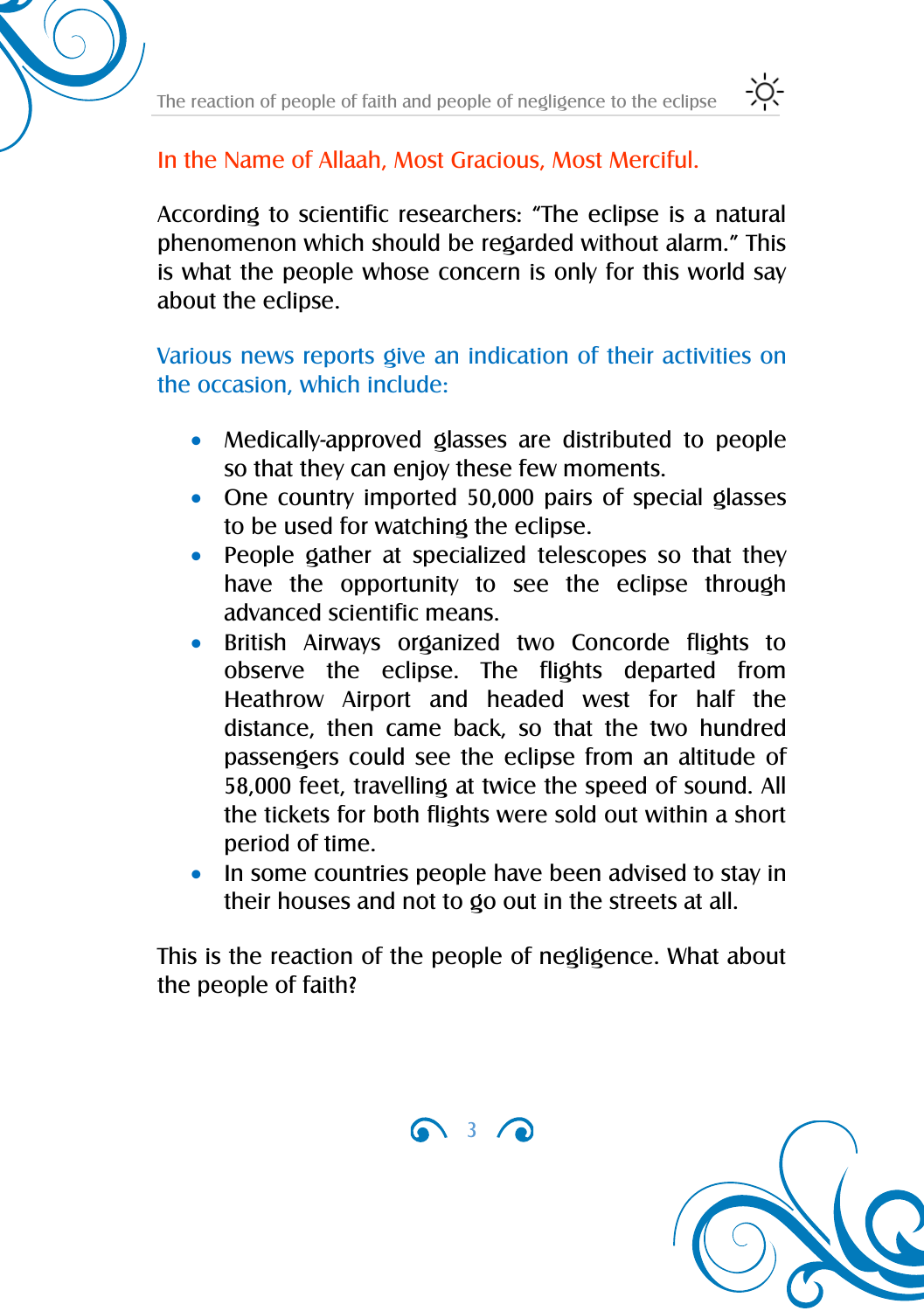



Al-Bukhaari, may Allaah have mercy on him, narrated in his Saheeh: Baab As- Salaah fi Kusoof ash-Shams (Chapter on prayer when the sun is eclipsed):

From Abu Bakrah, may Allaah be pleased with him, who said: "We were with the Messenger of Allaah, sallallaahu 'alayhi wa sallam, and the sun was eclipsed. The Prophet, sallallaahu 'alayhi wa sallam, stood up, dragging his cloak, and went into the mosque. We went in too and he led us in praying two Rak'ahs (units of prayer), until the sun was uncovered again. The Prophet, sallallaahu 'alayhi wa sallam, said:  $Th_e$ sun and moon are not eclipsed for the death of anyone [or for the life of anyone], [they are two of the signs of Allaah]. So if you see that, [then get up and pray] and make Du'aa' until what has happened to you  $[$ i.e. the eclipse $]$  is over." **(REPORTED BY AL-BUKHAARI, 982)**

#### From 'Aa'ishah, may Allaah be pleased with her, who said:

"The sun was eclipsed at the time of the Messenger of Allaah, sallallaahu 'alayhi wa sallam, so the Messenger of Allaah, sallallaahu 'alayhi wa sallam, led the people in prayer. He stood for a long time, then he made Rukoo' for a long time, then he stood again for a long time but shorter than the first time, then he made Rukoo' for a long time but shorter than the first. Then he prostrated for a long time, then in the second Rak'ah he did the same as he had done in the first. Then he finished, and the eclipse was over. He addressed the people, first praising Allaah, then he, sallallaahu 'alayhi wa sallam, said:  $The$  sun and the moon are two of the signs of Allaah. They do not become eclipsed for

 $\bigcap_{i=1}^{\infty}$  4  $\bigcap_{i=1}^{\infty}$ 

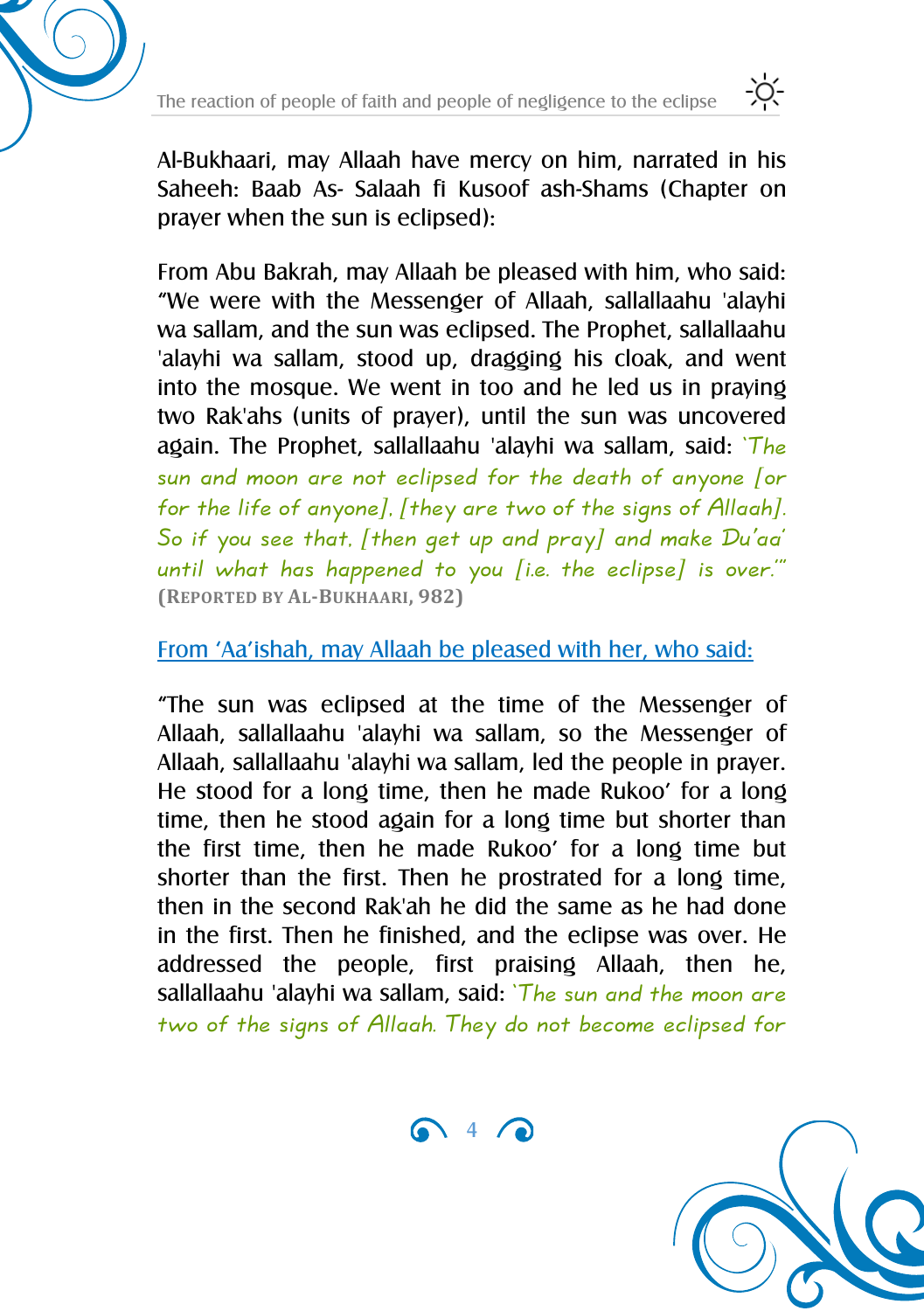



the death or life of anyone. If you see that, then pray to Allaah, say Takbeer ("Allaahu Akbar"), pray and give in charity.' Then he, sallallaahu 'alayhi wa sallam, said: 'O Ummah (nation) of Muhammad, by Allaah there is no one more jealous than Allaah when His slave, male or female, commits Zina (adultery or fornication). O Ummah of Muhammad, if you knew what I know, you would laugh little and weep much.'" **(REPORTED BY AL-BUKHAARI, 986)**

Then Al-Bukhaari, may Allaah have mercy on him, narrated in Baab an-Nidaa' bi's- Salaah Jaami'ah fi'l-Kusoof (Chapter on calling "as-Salaatu Jaam'iah (i.e. the congregational prayer is about to start)" during an eclipse):

From 'Abdullaah ibn 'Amr, may Allaah be pleased with them both, who said: "When the sun was eclipsed at the time of the Messenger of Allaah, sallallaahu 'alayhi wa sallam, the call was given: 'as-Salaatu Jaam'iah (the congregational prayer is about to start)'." **(REPORTED BY AL-BUKHAARI, 989)**

Then Al-Bukhaari, may Allaah have mercy on him, narrated in Baab al-Ta'awwuth min 'Athaab al-Qabr fi'l-Kusoof (Chapter on seeking refuge from the punishment of the grave at the time of an eclipse) that:

"'Abdullaah ibn Muslimah told us from Maalik from Yahya ibn Sa'eed from 'Amrah bint 'Abdur-Rahmaan, may Allaah have mercy on them, from 'Aa'ishah, may Allaah be pleased with her, the wife of the Prophet, sallallaahu 'alayhi wa sallam, that a Jewish woman came to ask her (for help) and said to her: "May Allaah protect you from the punishment of the

 $\bigcap_{i=1}^n$ 

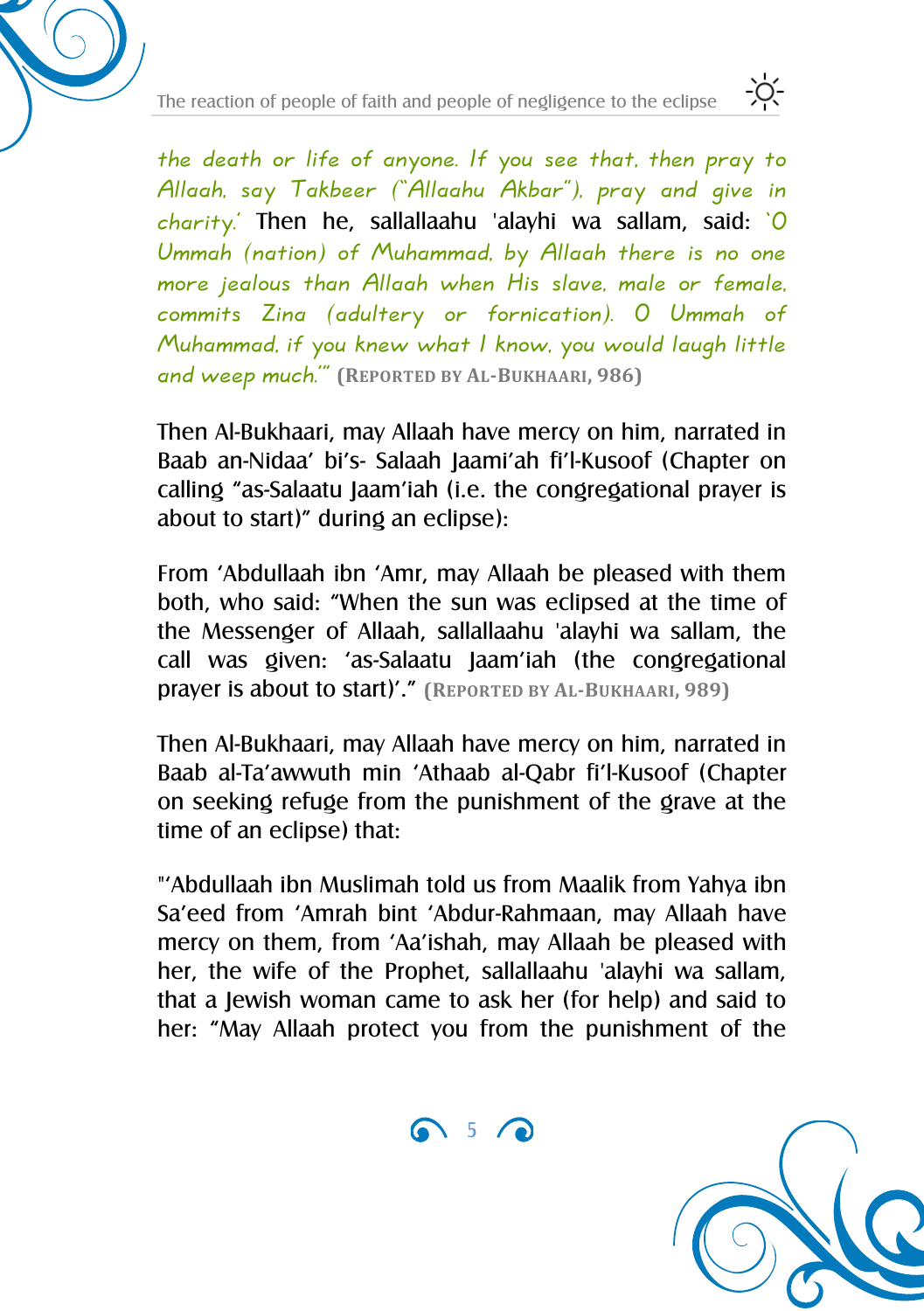



grave." 'Aa'ishah, may Allaah be pleased with her, asked the Messenger of Allaah, sallallaahu 'alayhi wa sallam: "Will people be punished in their graves?" The Messenger of Allaah, sallallaahu 'alayhi wa sallam, explained the matter to her, seeking refuge with Allaah from that. Then one day, the Messenger of Allaah, sallallaahu 'alayhi wa sallam, went out in a funeral procession, and the sun was eclipsed and he came back at Dhuha (mid morning).

The Messenger of Allaah, sallallaahu 'alayhi wa sallam, passed between the apartments [of his wives], then he stood and prayed, and the people stood behind him. He stood for a long time, then he did Rukoo' for a long time, then he stood upright and stood for a long time, but less than the first time. Then he did Rukoo' for a long time, but less than the first Rukoo'. Then he stood upright, then he prostrated, then he stood up and stood for a long time, but less than the previous time. Then he did Rukoo' for a long time, but less than the previous Rukoo'. Then he stood for a long time, but less than the previous time, then he did Rukoo' for a long time but less than the previous time. Then he stood up, then he prostrated and finished the prayer. Then he spoke and said as much as Allaah willed he should say, then he commanded them to seek refuge with Allaah from the punishment of the grave." **(REPORTED BY AL-BUKHAARI, 991)**

Then Al-Bukhaari, may Allaah have mercy on him, narrated in Baab al-Jahr bi'l-Qiraa'ah fi'l-Kusoof (Chapter on reciting aloud during the eclipse prayer):



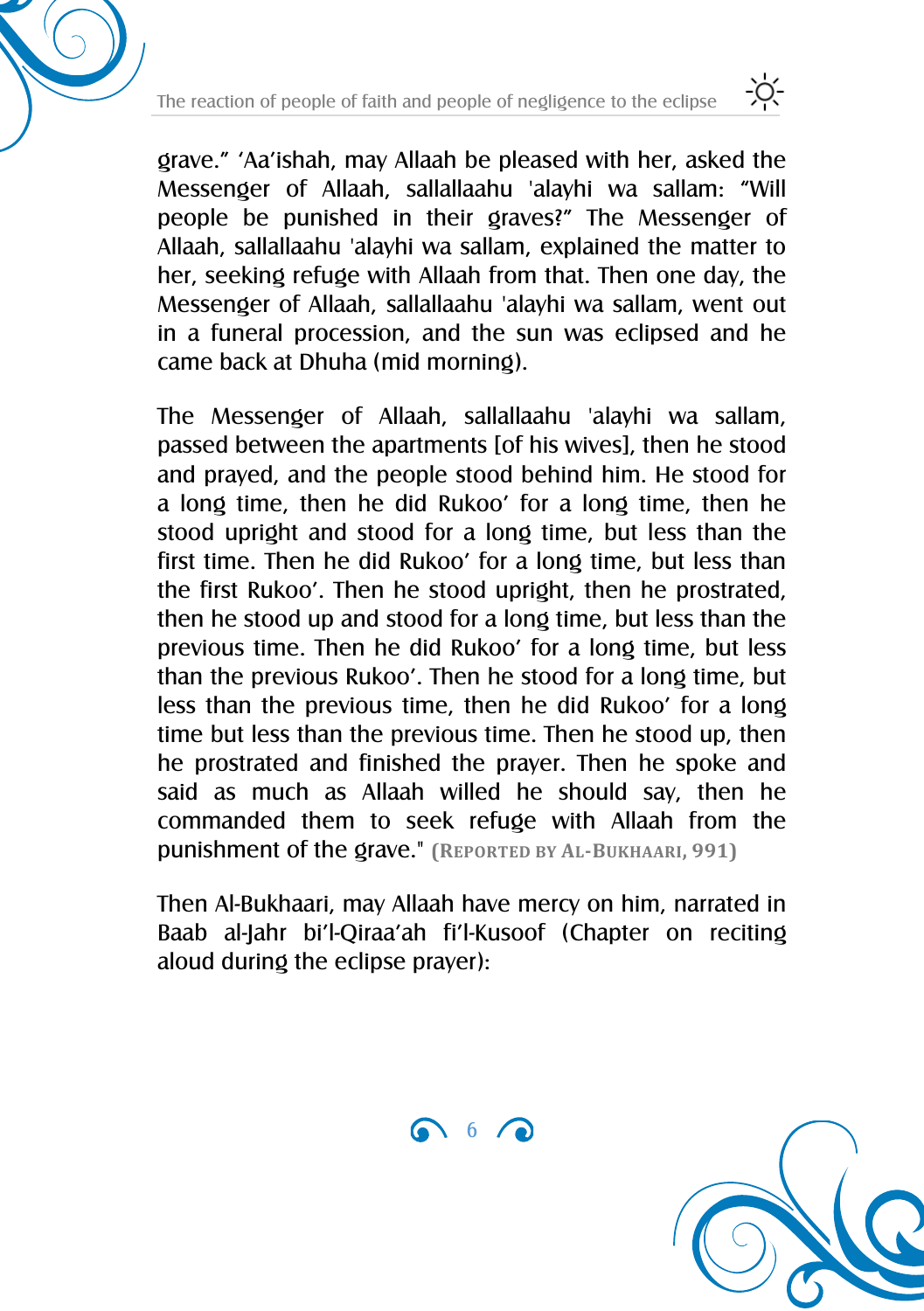

"Muhammad ibn Mahraan told us that al-Waleed ibn Muslim told us that Ibn Nimr informed us that Ibn Shihaab heard from 'Urwah from 'Aa'ishah, may Allaah be pleased with her, that the Prophet, sallallaahu 'alayhi wa sallam, recited aloud during the eclipse prayer (Salaat al-Kusoof). When he had finished reciting, he said 'Allaahu Akbar' and bowed. When he stood up from Rukoo' he said: 'Sami'a Allaahu liman hamidah Rabbanaa wa laka'l-hamd (Allaah hears those who praise Him, [O] our Lord, to You be praise).' Then he recited again in Salaat al-Kusoof, four Rukoo's in two Rak'ahs and four Sajdahs (prostrations)." **(REPORTED BY AL-BUKHAARI, 1004)**

We will briefly discuss below the important points made by Al-Haafith ibn Hajar al-'Asqalaani, may Allaah have mercy on him, in his commentary on the Ahaadeeth narrated by Al-Bukhaari, with some adaptations and the addition of simple headings:

*Solar and lunar eclipses are means used by Allaah to scare His slaves and remind them about the Day of Resurrection on which the moon will be eclipsed and the sun and moon will be rolled up*

"Two signs" means two indicators. "The signs of Allaah" means things that indicate His Unity and the greatness of His Ability, or that alarm His slaves and remind them of His punishment and power. This is supported by the Aayah (what means):



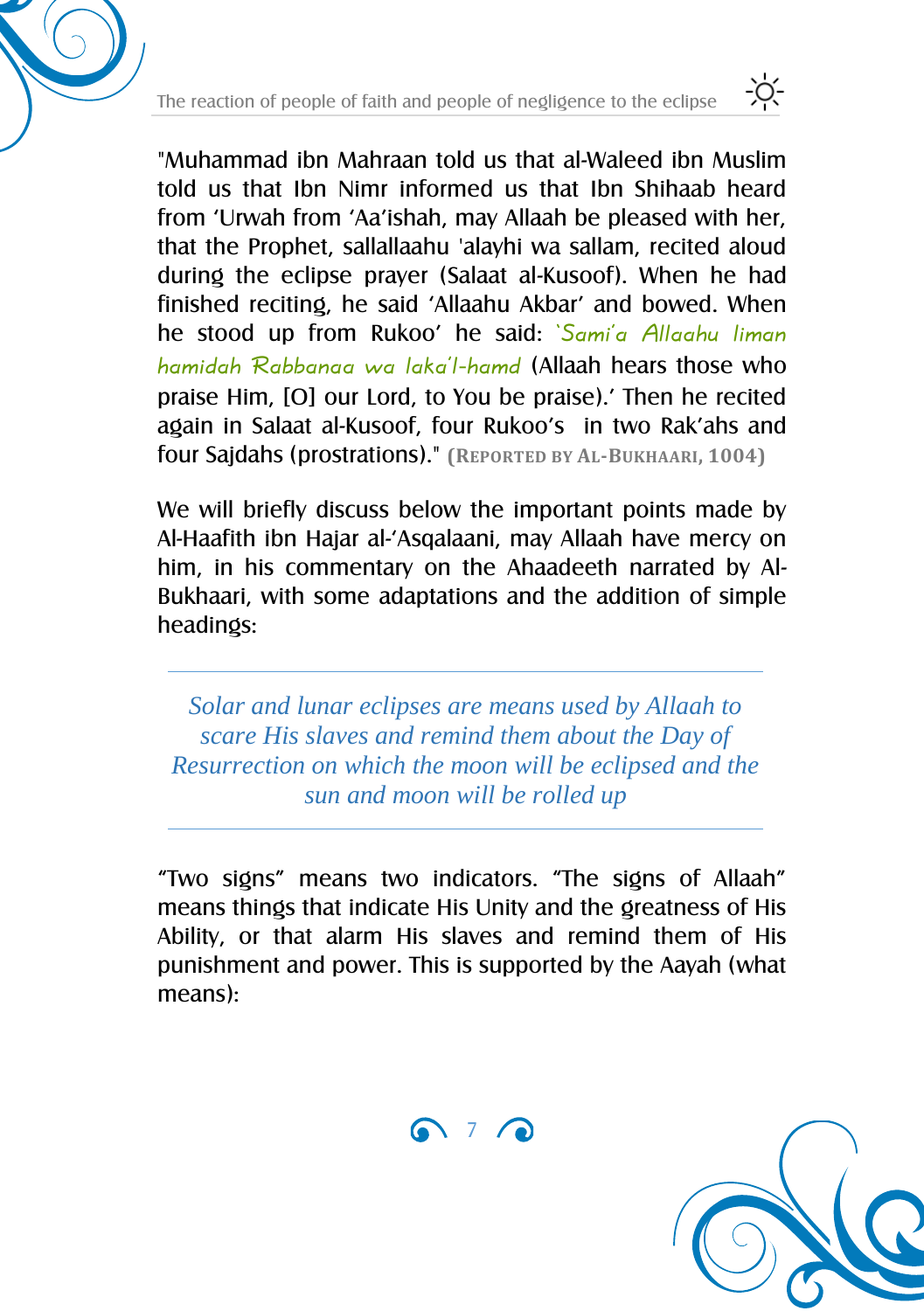



"And We sent not the signs except to warn, and to make them afraid" **[QUR'AAN, 17:59].**

"Allaah frightens His slaves with them". In the Hadeeth about the eclipse narrated by al-Nu'maan ibn Basheer and others, may Allaah be pleased with them, a reason other than that claimed by the astronomers is given. This was narrated by Ahmad, an-Nasaa'i and Ibn Maajah, and classed as Saheeh by Ibn Khuzaymah and al-Haakim, may Allaah have mercy on them, with the wording: "The sun and the moon do not get eclipsed for the death or birth of anyone. They are two of the signs of Allaah, and when Allaah manifests Himself to any of His creation, it fears Him and humbles itself before Him."

The Hadeeth was proven Saheeh by a number of scholars, and it is also Saheeh according to its meaning, because light has to do with physical beauty (Jamaal), but if the attribute of majesty (Jalaal) is made manifest, the lights will be extinguished out of fear of Allaah. This is supported by the Aayah (what means):

"So when his Lord appeared to the mountain, He made it collapse to dust" **[QUR'AAN, 7:143]**

This Hadeeth also supports the account which we narrated from al-Taawoos, may Allaah have mercy on him, who looked at the sun when it was eclipsed and wept until he almost died, and said, "It fears Allaah more than we do."

686

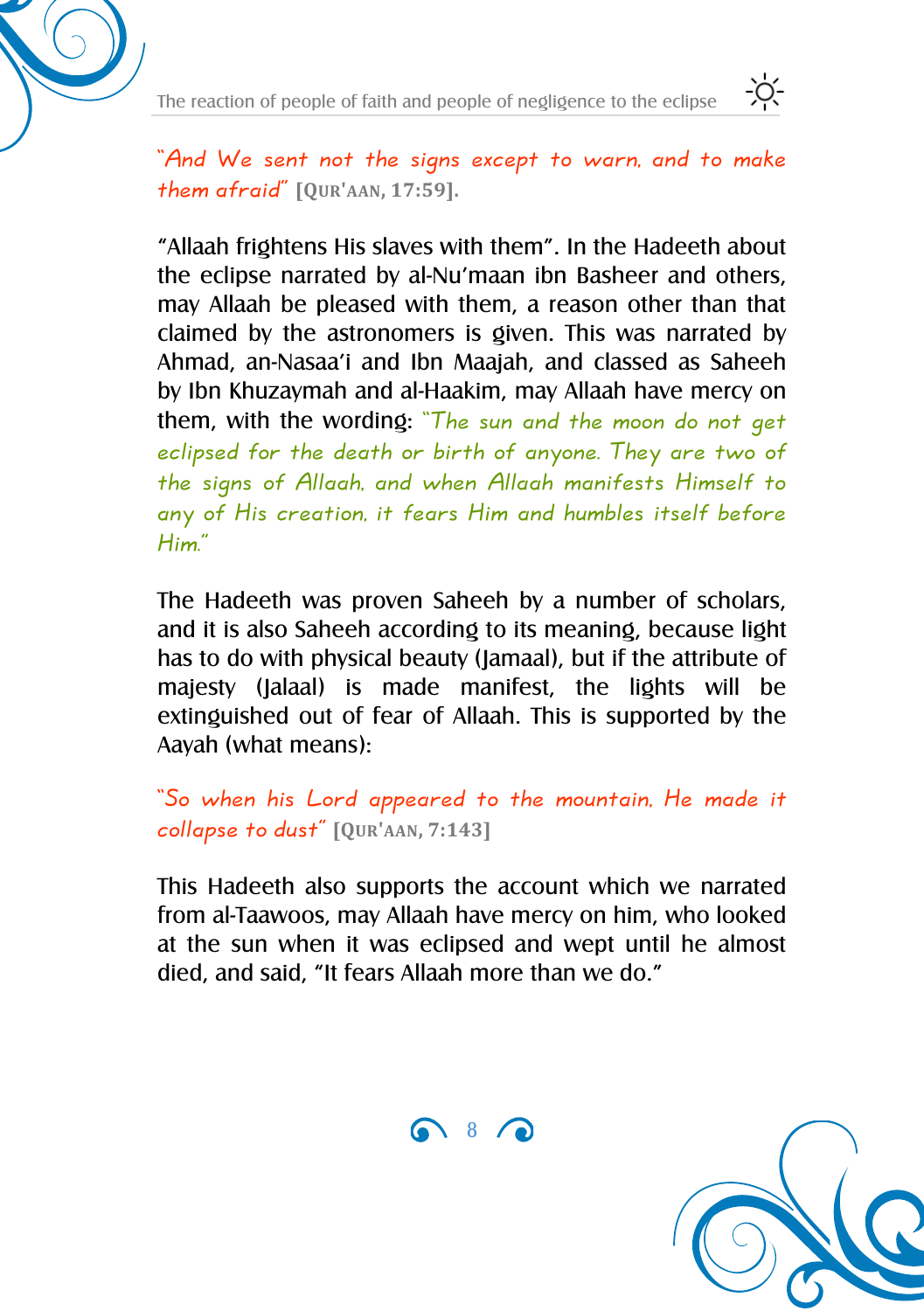The reaction of people of faith and people of negligence to the eclipse



Ibn Daqeeq al-'Eed, may Allaah have mercy on him, said: perhaps some of them think that what the mathematicians say contradicts the words of the Prophet, sallallaahu 'alayhi wa sallam: "Allaah frightens His slaves with them".

But this is not the case at all, because Allaah does some things according to the ordinary laws of the universe, and He does other things that go beyond these ordinary laws, for He is above all causes and He can override whatever natural laws He wishes. Once this is understood, those who know Allaah believe that He is able to do all manner of extraordinary things, and that He does what He wills. So when something out of the ordinary happens, they fear Allaah because of the strength of their belief. This is not to say that there may be regular instances of cause and effect, which Allaah can override if He wills. So to sum up, what the mathematicians say is correct, but this does not mean that this event is not the means of Allaah alarming His slaves.

## Ruling on Salaat al-Kusoof

Al-Bukhaari's chapter heading, "Baab al- Salaah fi Kusoof al-Shams (Chapter on Prayer at the time of a solar eclipse)" implies that it is prescribed in Islam. This is a matter on which there is scholarly consensus, but there were some differences as to the ruling and description of the prayer. The majority stated that it is Sunnah Mu'akkadah (confirmed Sunnah).



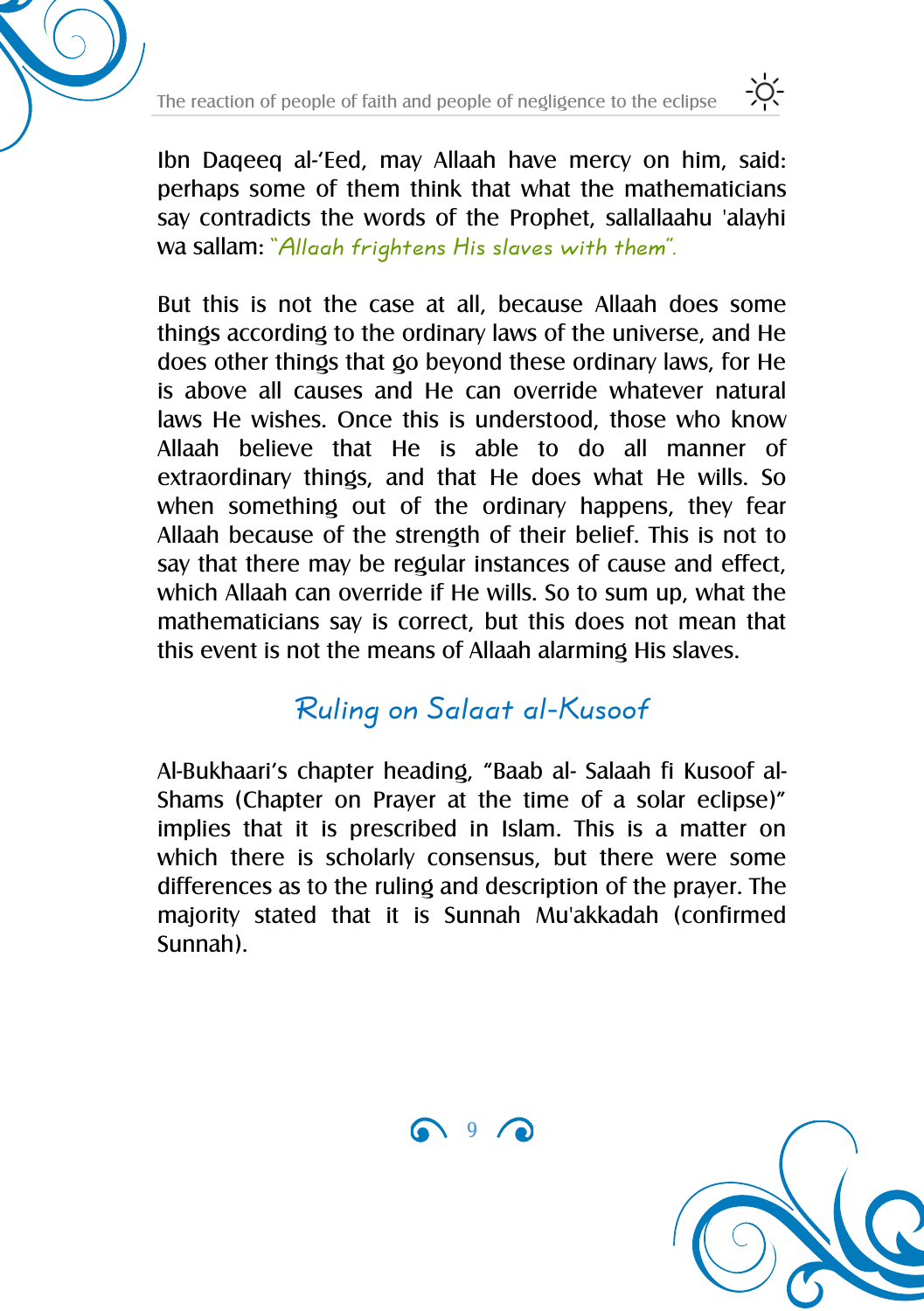



## The Prophet's nervous haste at the time of the eclipse

"The Messenger of Allaah, sallallaahu 'alayhi wa sallam, got up dragging his cloak." A report narrated from Yoonus, may Allaah be pleased with him, adds the word "rushing". Muslim, may Allaah have mercy on him, narrated from Asma', may Allaah be pleased with her: "The sun was eclipsed at the time of the Messenger of Allaah, sallallaahu 'alayhi wa sallam, and he rushed nervously and put on his coat of mail, thinking that it was his cloak." In other words, he wanted to put on his cloak, but he put on his coat of mail instead, because he was preoccupied with the eclipse.

## Lengthening the prayer until the eclipse is over

"Until [the eclipse] was over." This indicates that the prayer should be made lengthy until the eclipse is over. Al-Tahhaawi, may Allaah have mercy on him, replied that the phrase "offer Salaah and make Du'aa'" indicates that if the Salaam at the end of the Salaah is said before the eclipse is over, one should keep busy making Du'aa' until it is over. This was also stated by Ibn Daqeeq al-'Eed, may Allaah have mercy on him, who said that the aim of both (Salaah and Du'aa') is the same, and that the prayer does not need to be made long or repeated.

"The Prophet, sallallaahu 'alayhi wa sallam, said:  $The$  sun..." According to a report narrated by Ibn Khuzaymah: "When the

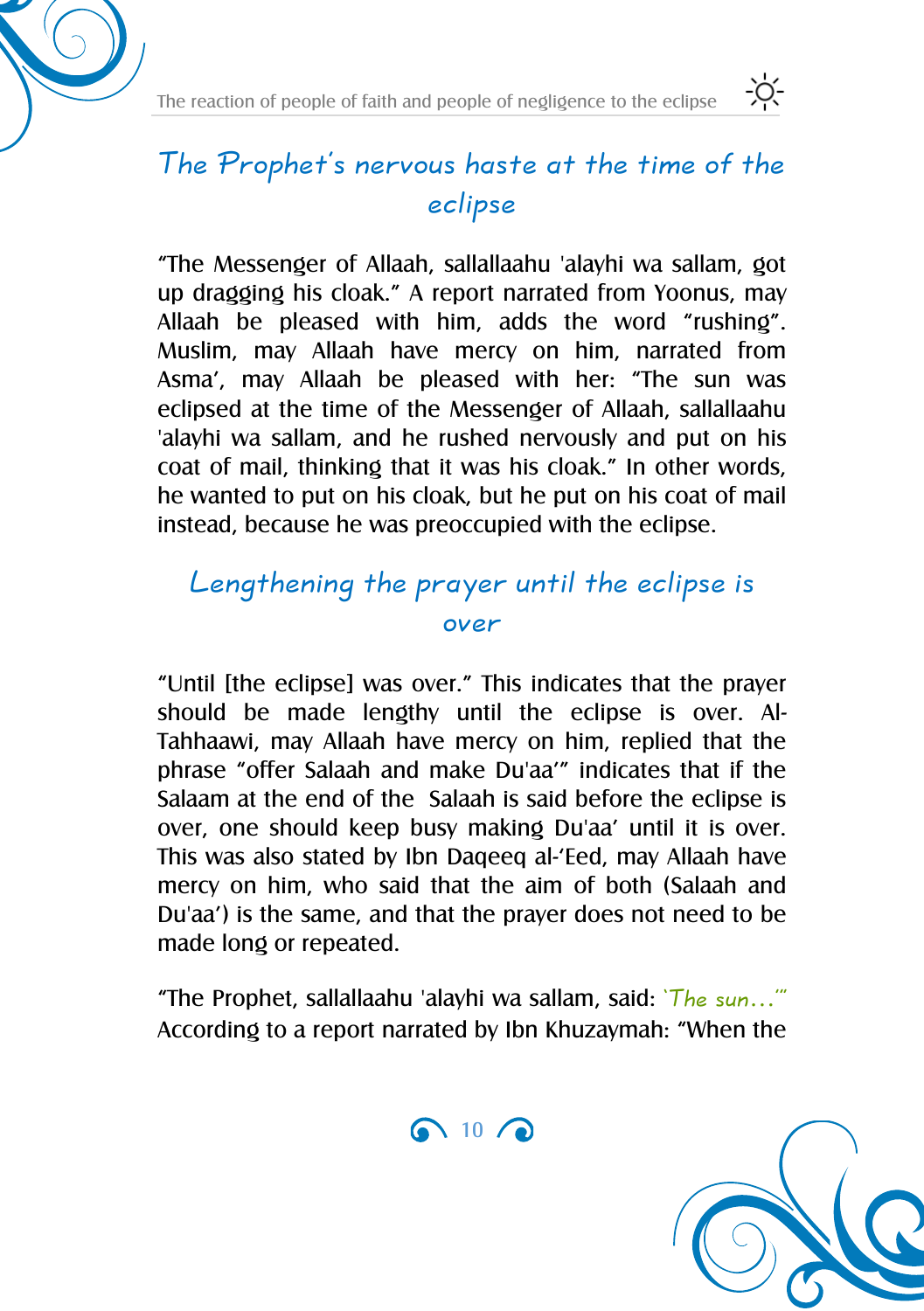



eclipse was over, he addressed us and said…" This indicates that the end of the eclipse does not mean that there should be no Khutbah or speech by the Imaam.

## Refutation of Jaahili beliefs concerning eclipses

"For the death of anyone": According to another report: "That was because a son of the Prophet , sallallaahu 'alayhi wa sallam,who was called Ibraaheem had died, so the people said it was because of that."

According to another report: "The people said, the sun is eclipsed because of the death of Ibraaheem." According to yet another report: "The sun was eclipsed at the time of the Messenger of Allaah, sallallaahu 'alayhi wa sallam, and he rushed out to the mosque, dragging his garment. He, sallallaahu 'alayhi wa sallam, kept praying until the eclipse was over, and when it was over he said: 'The people are claiming that the sun and moon only become eclipsed for the death of some great person. This is not the case…'" This Hadeeth refutes the belief of the people of the Jaahiliyyah (pre-Islaamic era of ignorance), who thought that the heavenly bodies had some influence over the earth. This is like what was said in the Hadeeth about asking for rain: "They say that our rain was foretold by such and such." Al-Khattaabi, may Allaah have mercy on him, said: "During the Jaahiliyyah, they used to believe that an eclipse meant that something would happen on earth, such as a death or some harmful event, so the Prophet, sallallaahu 'alayhi wa sallam,

 $\bigcap$  11 $\bigcap$ 

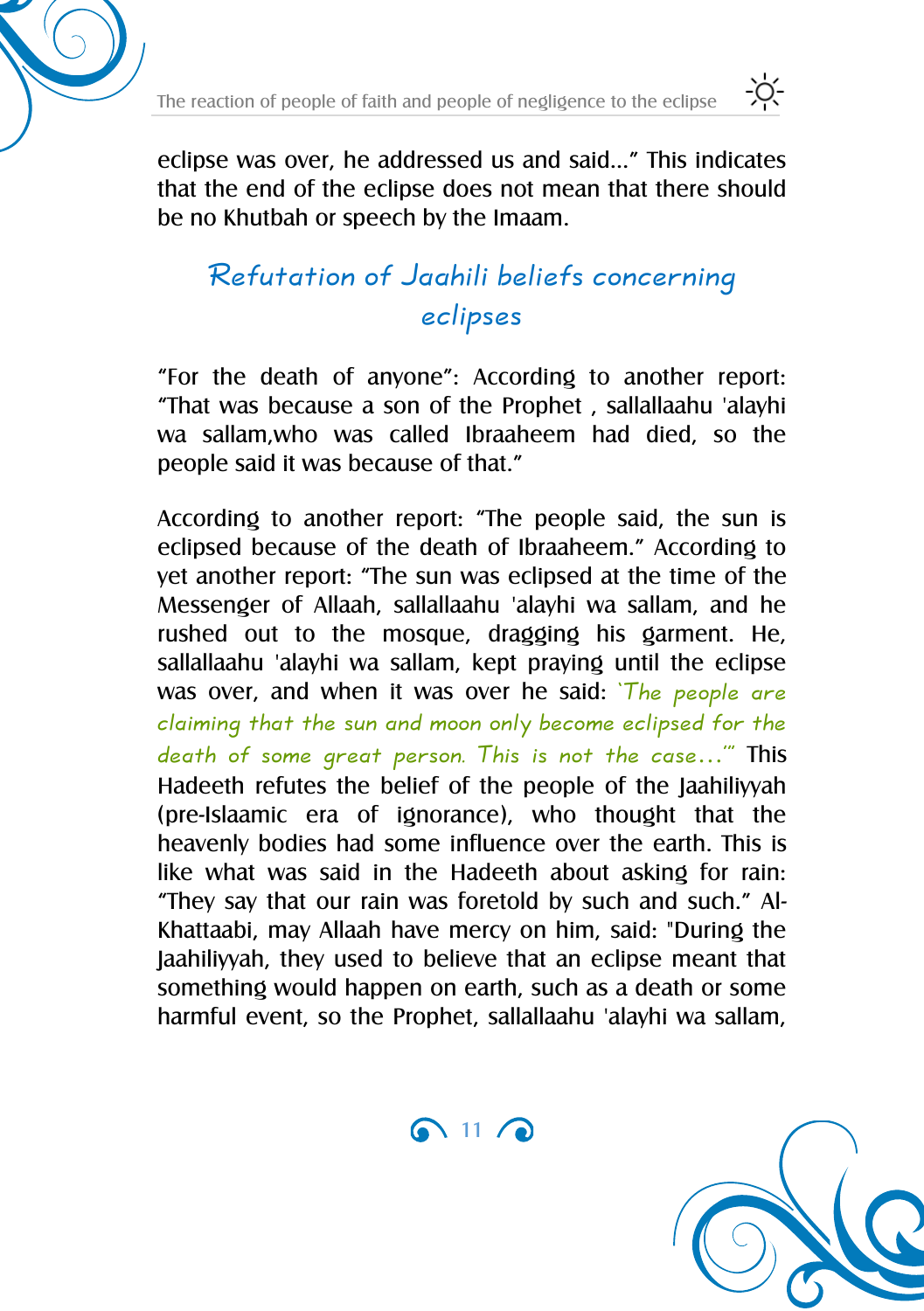

taught them that this was a false belief, and that the sun and moon were two created entities that were subjugated to the control of Allaah, they had no power over anything else and were unable to protect themselves."

"(nor) the life of anyone": The reason why life or birth is mentioned is in order to refute the false notion of those who say that just because an eclipse is not the cause of loss is not to say that it is not the cause of something positive.

Eclipses demonstrate the repugnant nature of the idea of worshipping the sun or moon. Some scholars interpreted the command in the Aayah (which means): "but prostrate to Allaah Who created them [the sun and moon]" **[QUR'AAN, 41:37]** as referring to Salaat al-Kusoof, because this is the time when it is most appropriate to turn away from worshipping them, because of the changes and shortcomings that are manifest in them at such times, and Allaah is far above such things, may He be glorified and exalted.

## Timing of Salaat al-Kusoof

"So stand up and pray" indicates that there is no specific timing for Salaat al-Kusoof, because this prayer is connected to seeing the eclipse, and an eclipse could happen at any time of day. This was the view of ash-Shaafi'i, may Allaah have mercy on him, and those who followed him. What is meant is that this act of worship should be done before the eclipse is over, and the scholars agreed that the prayer should not be done once the event has passed.

 $\bigcap$  12  $\bigcap$ 

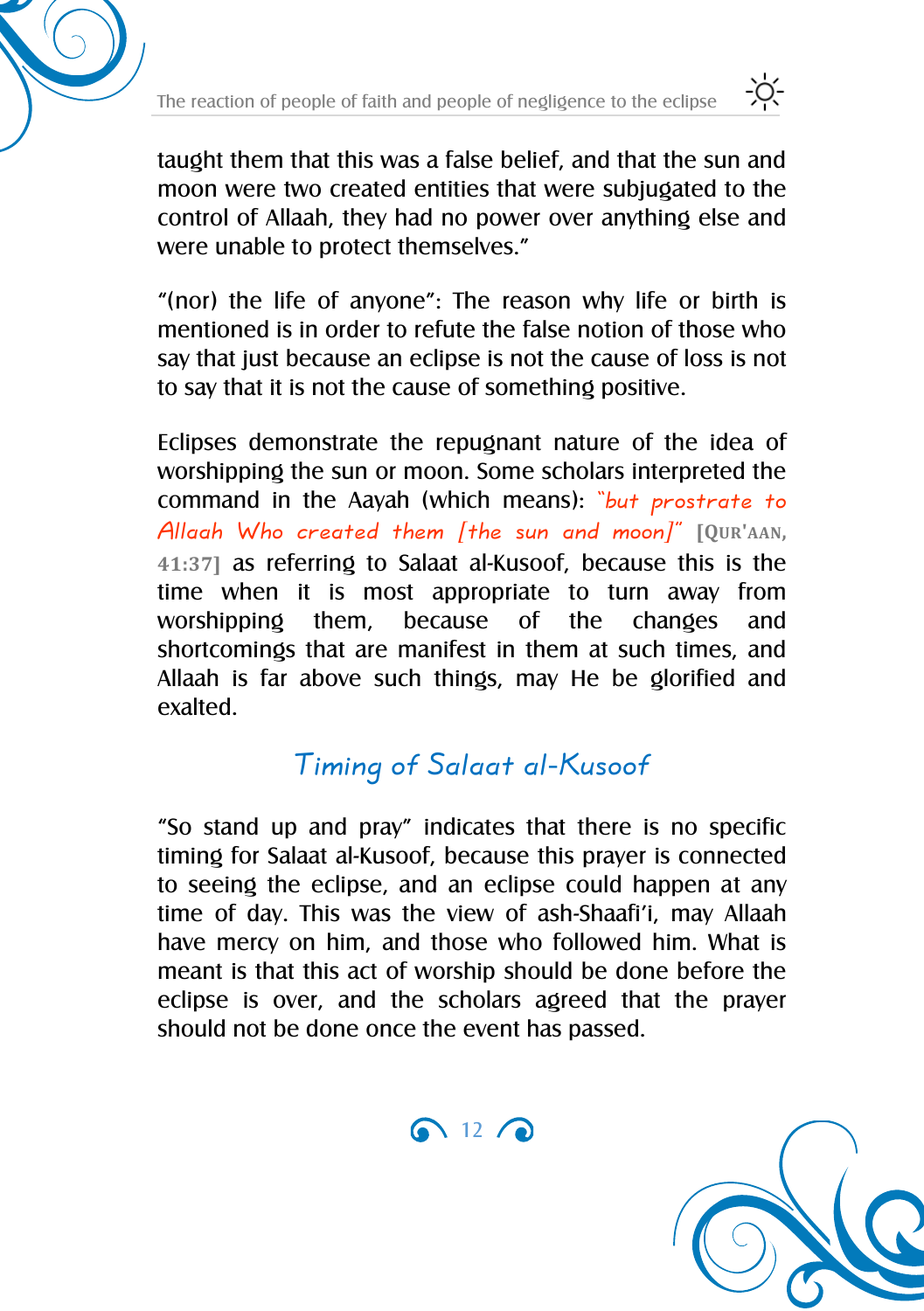



## History of eclipses during the time of the Prophet, sallallaahu 'alayhi wa sallam

"The day when Ibraaheem died" refers to the son of the Prophet , sallallaahu 'alayhi wa sallam. The majority of biographers and scholars of Seerah (Prophetic biography) stated that he died in 10 AH, and it was said that he died in Rabee' al-Awwal or in Ramadhaan.

Most of the scholars stated that this happened on the tenth of the month, or on the fourteenth.

## What people should do

"So hasten" means, "seek refuge" or "turn to", and implies that people should rush to do what is commanded here. Turning to Allaah at times of fear by making Du'aa' (supplication) and seeking His forgiveness will wipe out the sins that have happened, which hopefully will remove the cause of the event which has brought fear. Sins are the cause of trials and punishment in this world and the next. We ask Allaah for His mercy and forgiveness.

"The Prophet, sallallaahu 'alayhi wa sallam, got up in haste, thinking that the Hour had come" means he feared that the Hour was at hand.

Perhaps he feared that the eclipse was a precursor to some of the Signs of the Hour, such as the sun rising from the west. It is not impossible that between the eclipse and the

 $\bigcap$  13  $\bigcap$ 

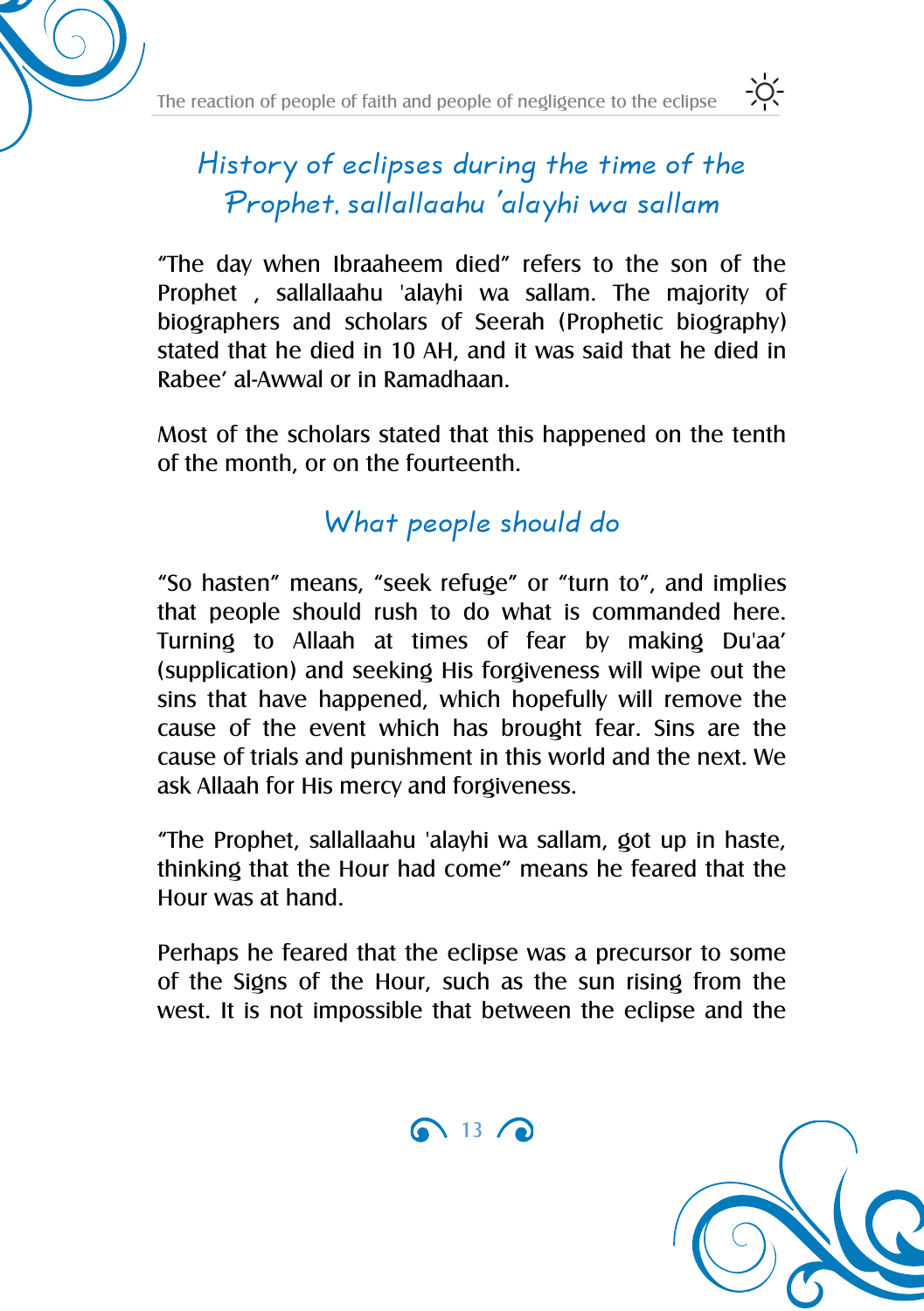



sun's rising from the west many of the things that were mentioned could happen one after another. We should remember the words of Allaah (which mean):

"And the matter of the Hour is not but as the twinkling of the eye, or even nearer." **[QUR'AAN, 16:77].**

In order to explain how serious the issue of eclipses is, he explained to those of his Ummah who witness such a thing how they should fear Allaah and hasten to pray, especially if that happens after the Signs of the Hour or most of them have come to pass.

*The Prophet, sallallaahu 'alayhi wa sallam, said:* "These are signs which are sent by Allaah" *then he, sallallaahu 'alayhi wa sallam, said:* "But Allaah makes His slaves afraid by means of them." *This is in accordance with the Aayah (which means):*

"And We sent not the signs except to warn, and to make them afraid (of destruction)" *[QUR'AAN, 17:59]*

It is understood from this that the command to hasten to remember Allaah, make Du'aa', seek forgiveness, etc. is not confined only to solar and lunar eclipses, because the signs of Allaah are more general than that.



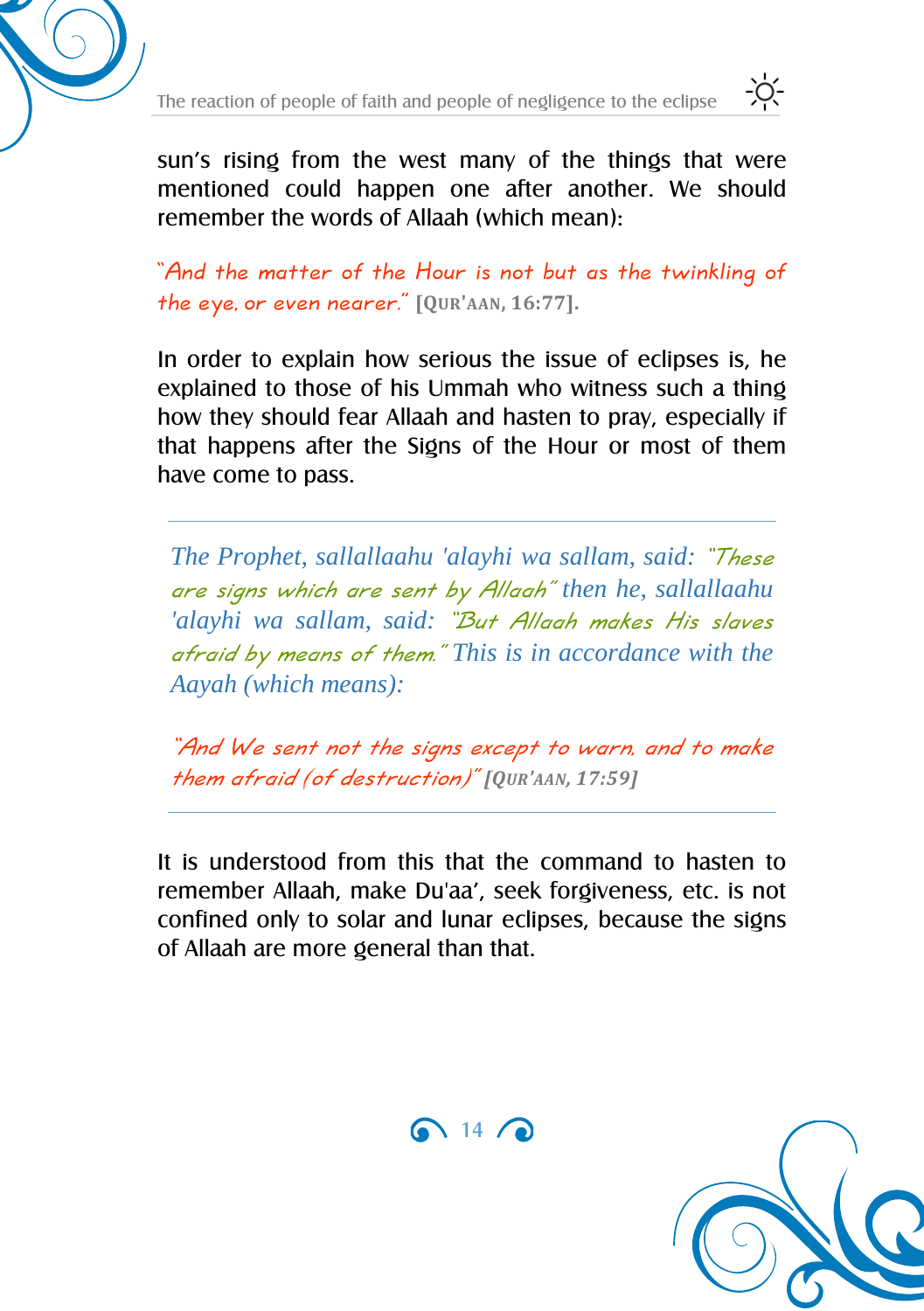



## Giving charity at the time of an eclipse

In the narrations concerning eclipses, there is the command to pray, to give charity, to remember Allaah, to make Du'aa', etc. They are listed in order of priority.

#### **Chapter on seeking refuge with Allaah from the punishment of the grave during an eclipse**

Al-Bukhaari, may Allaah have mercy on him, said, "Baab al-Ta'awwudh Billaah min 'adhaab al-qabr fi'l-kusoof (Chapter on seeking refuge with Allaah from the punishment of the grave during an eclipse)". Ibn al-Muneer, may Allaah have mercy on him, said in his comment:

"The reason why one should seek refuge at the time of an eclipse is that the daytime darkness that occurs during an eclipse is like the darkness in the grave even during the day. So one is reminded of a thing by something that is similar to it. So we should fear the one as we fear the other, and from this we learn that we should adhere to that which can save us from the calamities of the Hereafter."

### What he recited during the prayer

"He stood for a long time." According to the report of Ibn Shihaab, may Allaah be pleased with him: "He recited a lengthy recitation." At the end of the prayer, according to other reports: "he recited a long Soorah (Chapter)." According to the Hadeeth of Ibn 'Abbaas, may Allaah be pleased with them both, which appears four chapters later:

 $\bigcap$  15  $\bigcap$ 

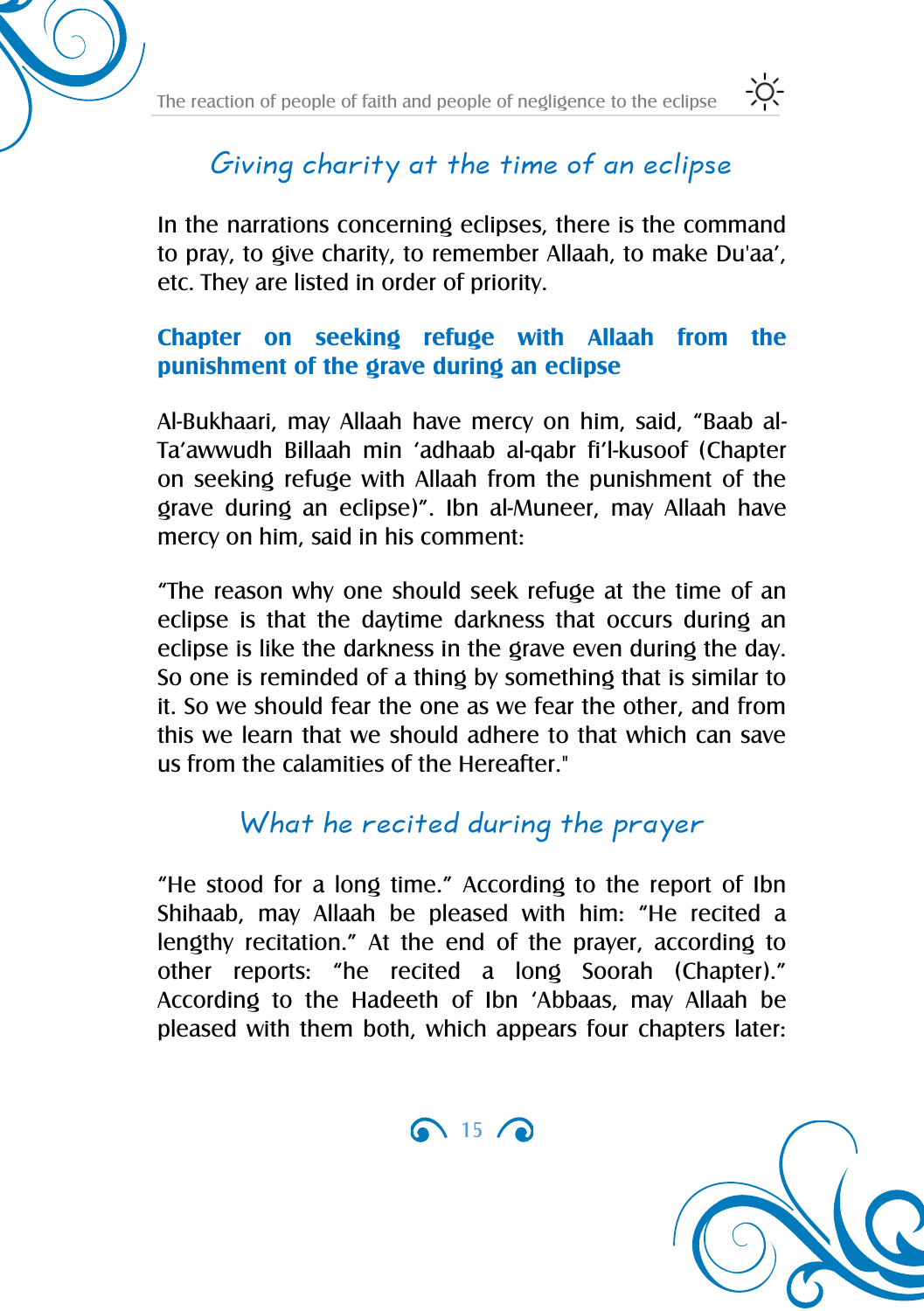

"He recited something as long as Chapter al-Baqarah in the first Rak'ah." Something similar was narrated by Abu Daawood via Sulaymaan ibn Yassaar, may Allaah have mercy on them, from 'Urwah, may Allaah be pleased with him, in which it is added that "in the first standing of the second Rak'ah, he recited something as long as Aal 'Imraan."

## How the prayer is performed

"Then he stood up and stood for a long time." According to the report of Ibn Shihaab, may Allaah be pleased with him: "Then he said 'Sami'a Allaahu liman hamidah (Allaah listens to the one who praises Him)'. Another report at the end of the chapter on eclipses adds the phrase: 'Rabbanaa wa laka'lhamd (our Lord to You be praise)." From this it is understood that it is Mustahabb (recommended) to recite the prescribed phrases (Thikr) when standing up at the beginning of the second standing in the first Rak'ah. Some of the later Shaafi'is found this problematic because they thought that it referred to the standing for recitation (the first standing), not the standing after Rukoo'. Their evidence for this was the scholarly consensus among those who said that the Rukoo' in each Rak'ah should last longer than the recitation of al-Faatihah, although Muhammad ibn Muslimah al-Maaliki differed from them in that regard.

The response to this is that Salaat al-Kusoof is unique and there is no room for Qiyaas (analogy) in this case. Everything that it is proven that the Prophet, sallallaahu 'alayhi wa sallam, did in this prayer is prescribed for it, because it is in a class of its own. So the majority refuted those who compared

 $\bigcap$  16  $\bigcap$ 

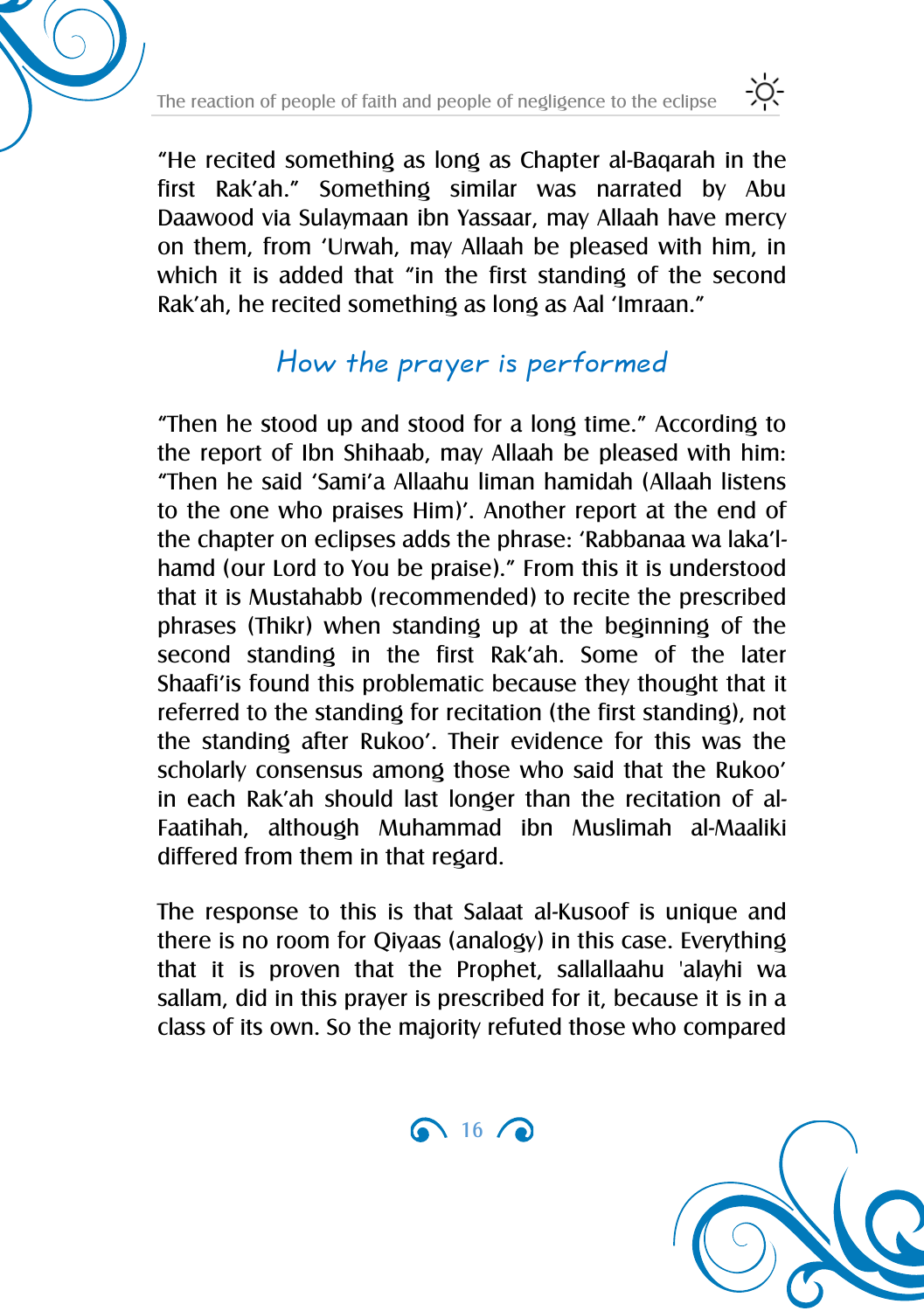it to Naafil (supererogatory) prayers and thus said that the second Rukoo' should not be added. When there is a text, Qiyaas diminishes in significance. Salaat al-Kusoof is more akin to Salaat al-'Eed and the like, prayers which are in a class of their own among the Naafil prayers. Salaat al-Janaazah (funeral prayer) is distinguished by the absence of Rukoo' and Sujood, Salaat al-Eedayn ('Eed prayer) by its extra Takbeeraat, and Salaat al-Khawf (fear prayer) by extra actions and not necessarily facing the Qiblah. By the same token, Salaat al-Kusoof is distinguished by having an extra-long Rukoo'.

"He made the Rukoo' long." The scholars agreed that no Qur'aan is to be recited in this Rukoo', only Thikr such as Tasbeeh ("Subhaan Allaah"), Takbeer ("Allaahu Akbar") and so on.

"Then he finished" i.e., finished the prayer. "And the eclipse was over." According to the report of Ibn Shihaab, may Allaah be pleased with him: "The eclipse ended before he had finished." An-Nasaa'i said: "Then he recited the Tashahhud and said the Salaam [i.e., ended the prayer]."

"Chapter on lengthy Sujood in (Salaat) al-Kusoof." The Saheeh narrations prove that the Sujood should be long.

"I never did any Sujood that was longer than in that prayer." This is what is said in the Hadeeth. According to another report: "I never did any Sujood that was longer than that Sujood." Muslim, may Allaah have mercy on him, added: "And I never did any Rak'ah that was longer than that." We

 $\bigcap$  17 $\bigcap$ 



-io-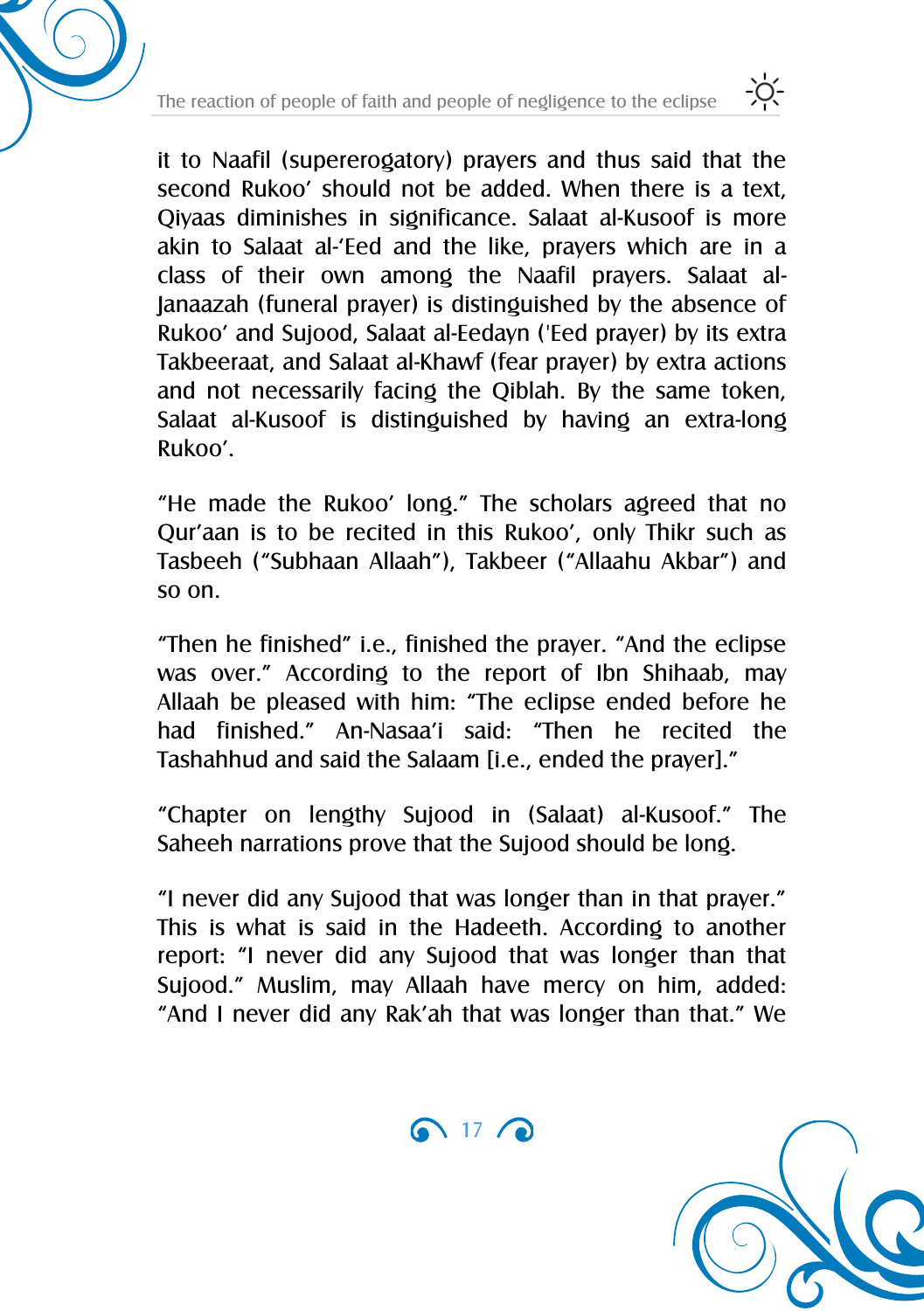



have already quoted the report of 'Urwah from 'Aa'ishah, may Allaah be pleased with them: "Then he prostrated and made the prostration long."

The two Shaykhs (Al-Bukhaari and Muslim) narrated from Abu Moosa, may Allaah be pleased with him, that "[these were] the longest Qiyaam (standing), Rukoo' (bowing) and Sujood (prostration) that I have ever seen." Abu Daawood and an-Nasaa'i reported from Samurah, may Allaah be pleased with him: "As if it were the longest sujood in any prayer in which he ever led us." From all of these narrations it is clear that the Sujood in Salaat al-Kusoof should be made long, as is the case with the standing and Rukoo'.

Muslim, may Allaah have mercy on him, reported from Jaabir, may Allaah be pleased with him, that "his Sujood was like his Rukoo'." This is the Math-hab of Ahmad and Ishaaq, and is one of the two opinions of ash-Shaafi'I, may Allaah have mercy on them all. It was confirmed by the scholars from the Hadeeth of his Companions, and this was the view of an-Nawawi, may Allaah have mercy on him.

Note: In the Hadeeth of Jaabir, may Allaah be pleased with him, narrated by Muslim, may Allaah have mercy on him, which I referred to above, it says that the Qiyaam (standing) which was followed by the Sujood was made long. The wording is: "Then he did Rukoo' and made it long, then he prostrated."

An-Nasaa'i, Ibn Khuzaymah and others narrated from 'Abd-Allaah ibn 'Amr, may Allaah be pleased with him: "Then he



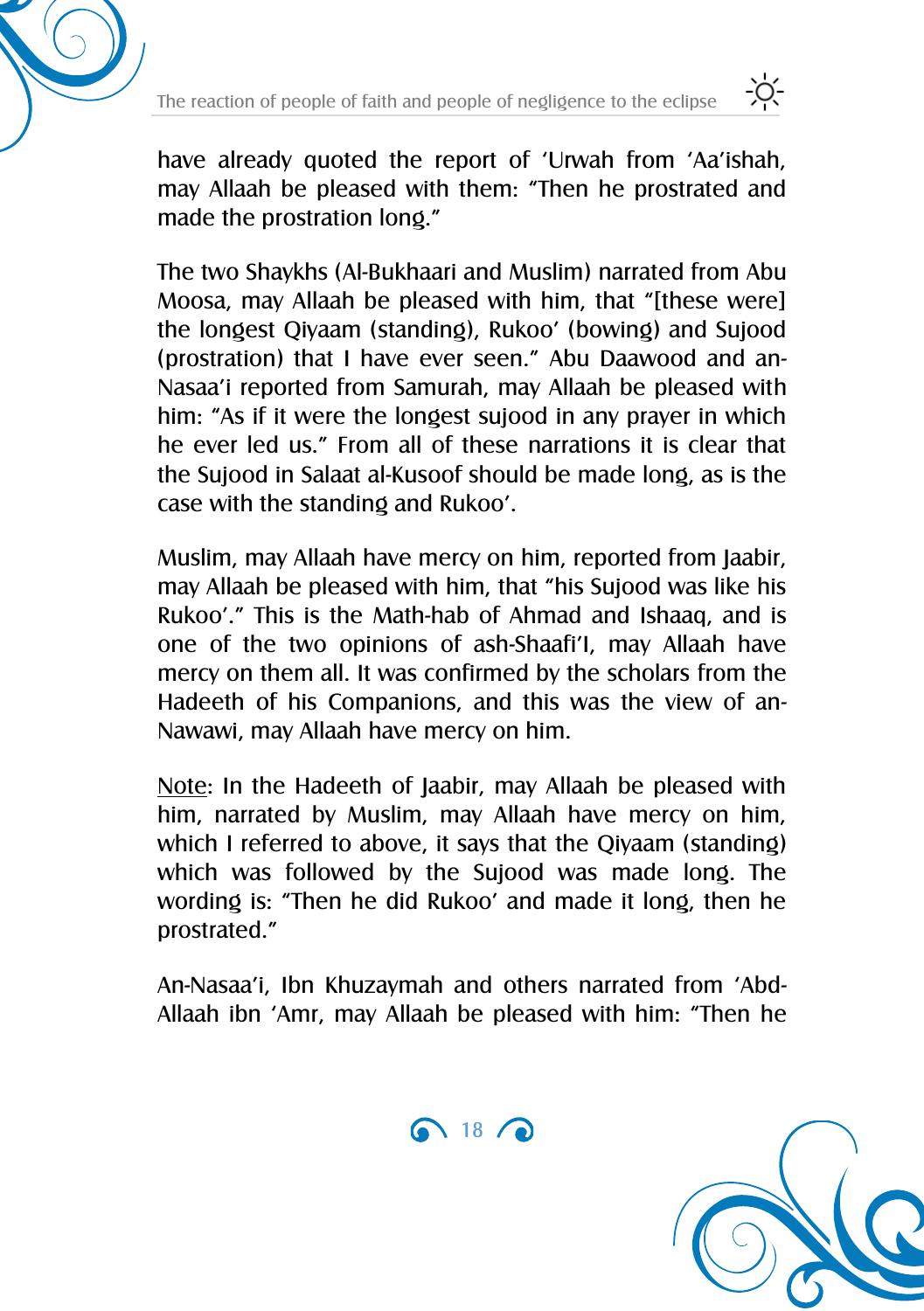

did Rukoo' and bowed for so long that it was said, he will never stand up. Then he stood up and stood for so long that it was said, he will never prostrate. Then he prostrated for so long that it was said, he will never sit up. Then he sat up and sat for so long that it was said, he will never prostrate, then he prostrated…" The Hadeeth is Saheeh, and I have not found anything in any report that indicates that the sitting between the two prostrations should be long, apart from this report.

"Chapter: the first Rak'ah in (Salaat) al-Kusoof should be longer."

In this Chapter it says: "Then he stood up for a long time, but it was shorter than the previous standing." This was reported by al-Ismaa'eeli, may Allaah have mercy on him, with the wording: "The first was longer than what came after." This contains evidence for those who say that the first standing of the second Rak'ah should be shorter than the last standing of the first Rak'ah… So each standing should be shorter than the one which came before. What also makes this view more likely to be correct is the fact that if what was meant by the phrase "the previous standing" was the first standing in the first Rak'ah only, then the second and third standing would be omitted and no reference would be made to how long they should be. The other interpretation makes more sense. And Allaah knows best.



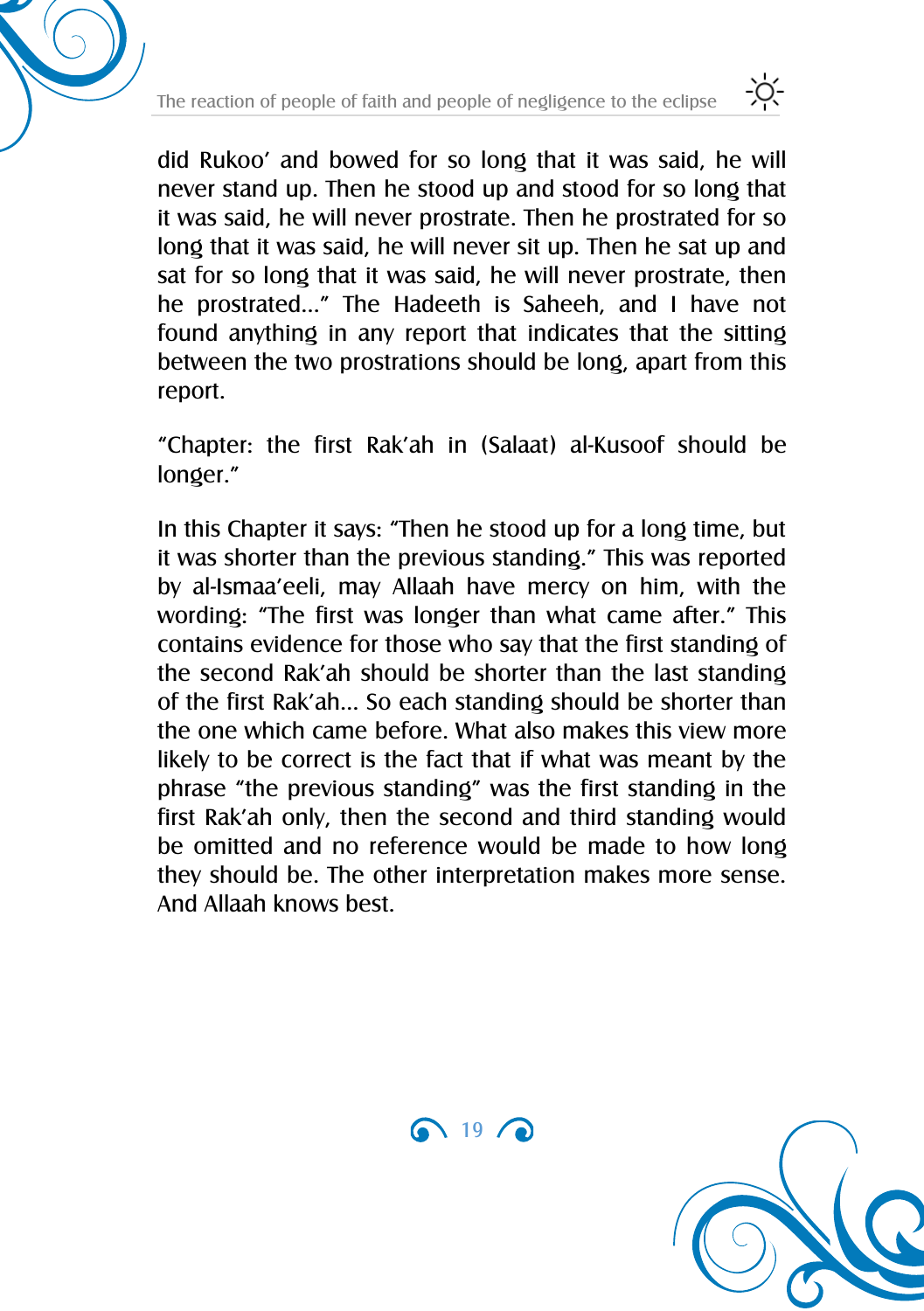



## The reports narrated on how Salaat al-Kusoof should be done

From these reports it is understand that Salaat al-Kusoof takes a particular form: it is longer than usual in the standing etc., and there is an extra Rukoo' in each Rak'ah.

In some manuscripts of Al-Bukhaari there is a chapter heading: "Baab subb al-mar'ah 'ala ra'sihaa al-ma' itha ataala al-imaam al-qiyaam fi'l-rak'ah al-oola) A woman pouring water over her head if the Imaam makes the first standing of the first Rak'ah very long)" – i.e., if a person is about to faint whilst praying. This also indicates that this action does not invalidate the prayer.

#### **The Khutbah**

"He addressed the people." This indicates that it is prescribed for there to be a Khutbah on the occasion of an eclipse.

It also indicates that if the eclipse ends, this does not mean the Khutbah does not have to be given; in contrast, if the eclipse ends before the prayer is started, then neither the prayer nor the Khutbah should be done.

"He praised Allaah." An-Nasaa'i added, in the Hadeeth of Samurah, may Allaah be pleased with him: "And he bore witness that he was the slave and Messenger of Allaah."



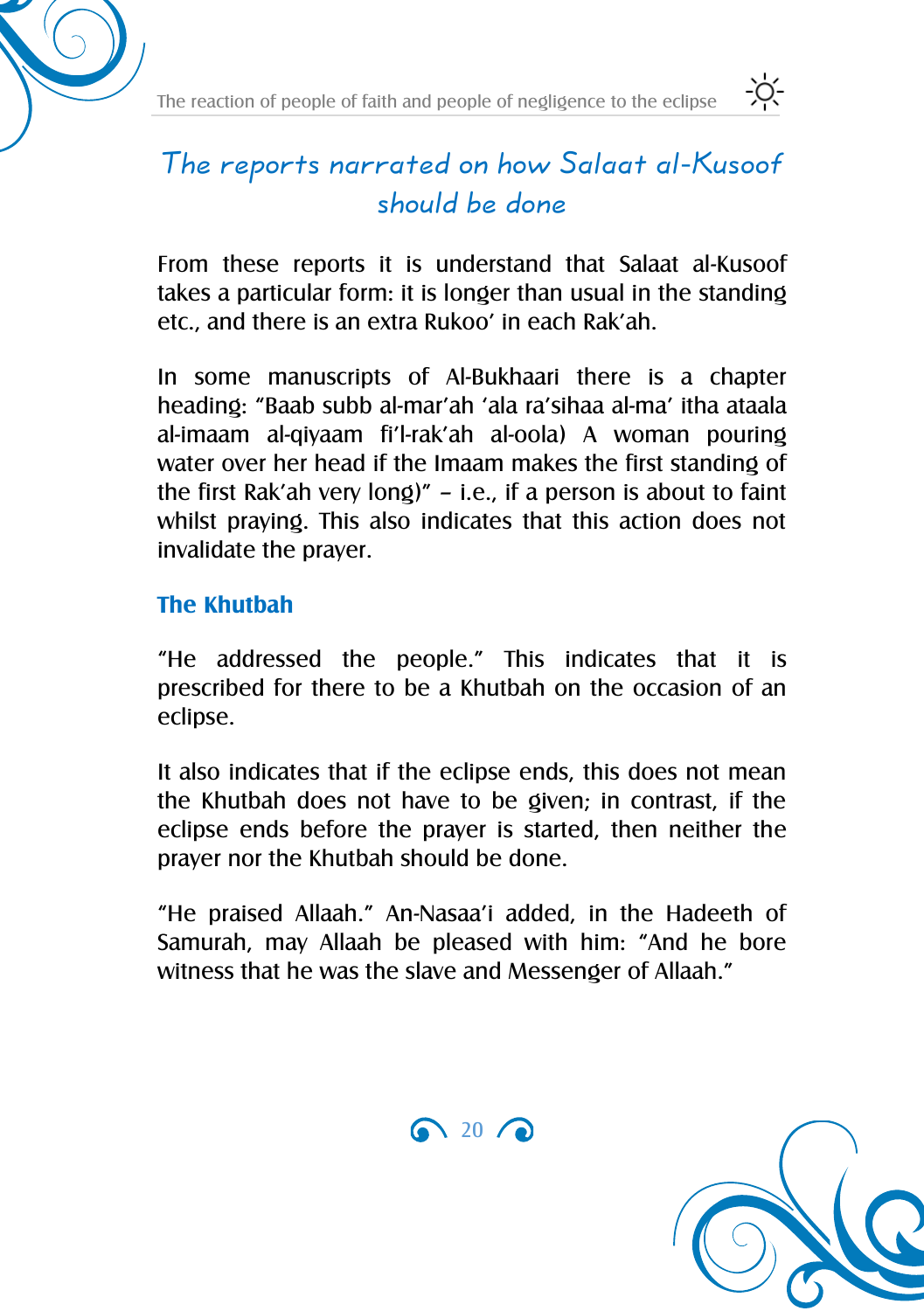



"Remember Allaah." According to the report of al-Kashmeehni, may Allaah have mercy on him: "Call on Allaah [make Du'aa']."

"By Allaah, there is no one" – the oath serves to re-affirm what is said, even though those who were listening had no doubts about it.

"There is no one who is more jealous" this refers to the protectiveness and pride, which one originally has towards one's wife and family.

Since they were commanded to ward off calamity by remembering Allaah, making Du'aa', praying and giving in charity, it is appropriate to deter them from committing the sins which are the cause of the calamity befalling them. Zina (adultery or fornication) is singled out because it is the most serious of sins in that regard. Or it was said that this was because this is the most repugnant of sins and has the worst effect on people and stirs up anger, hence it is appropriate to scare them in this situation by reminding them of the punishment of the jealous Lord, may He be glorified and exalted.

"O Ummah of Muhammad." This is because here he is in a position of warning and alarming them. Another example is the phrase: "O Faatimah daughter of Muhammad, I cannot protect you from Allaah in the slightest…" The Prophet, sallallaahu 'alayhi wa sallam, started his Khutbah with an oath to reaffirm what he was going to say, even though there is no doubt about its truth.

 $\bigcap$  21  $\bigcap$ 

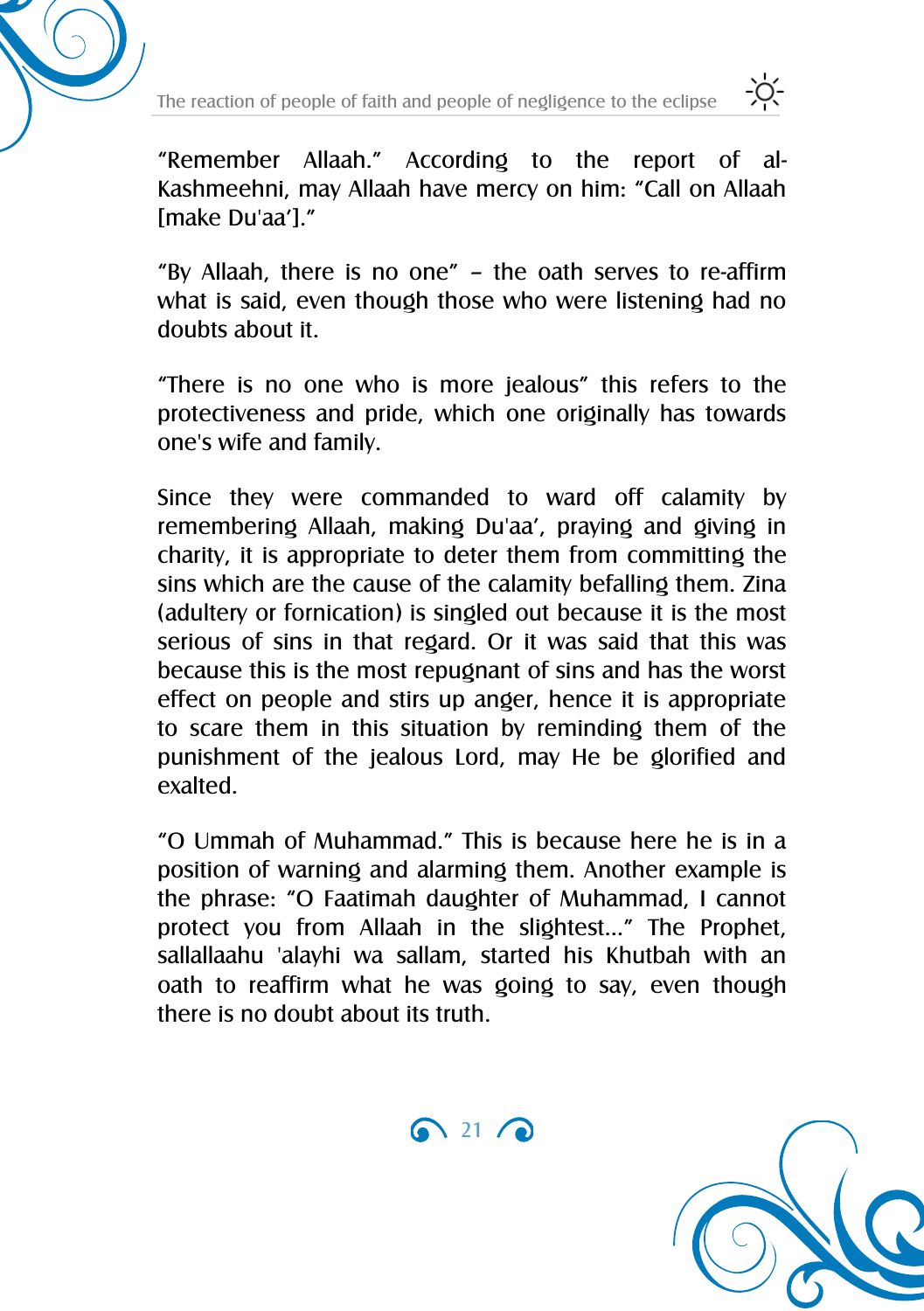



We may also understand from the phrase "O Ummah of Muhammad" that the preacher should not use his preaching to exalt himself; rather he should be extremely humble because this is more effective in helping his audience to benefit from what he is saying.

"If you knew what I know" means, the great power of Allaah and His vengeance upon the sinners.

"You would laugh little" means, you would give up laughing and would laugh very rarely, because of the overwhelming fear and grief.

The Hadeeth indicates that the Khutbah should be more frightening than lenient, because mentioning leniency is more in tune with people's hearts which are naturally inclined towards their own desires, but the wise doctor treats an ailment with its opposite, not with something that will only make it worse.

"Chapter: the Imaam's Khutbah on the occasion of an eclipse." The scholars differed with regard to the Khutbah. Al-Shaafi'i, Ishaaq and most of the scholars of Hadeeth, may Allaah have mercy on them, regarded it as Mustahabb. Ibn Qudaamah, may Allaah have mercy on him, said: "We did not hear anything to that effect from Ahmad." The author of al-Hidaayah, one of the Hanafis, said: "There is no Khutbah on the occasion of an eclipse because nothing to that effect was transmitted." … Some of them responded that the Prophet , sallallaahu 'alayhi wa sallam, did not intend to give a Khutbah exclusively because of the eclipse, but because he

 $\bigcap$  22  $\bigcap$ 

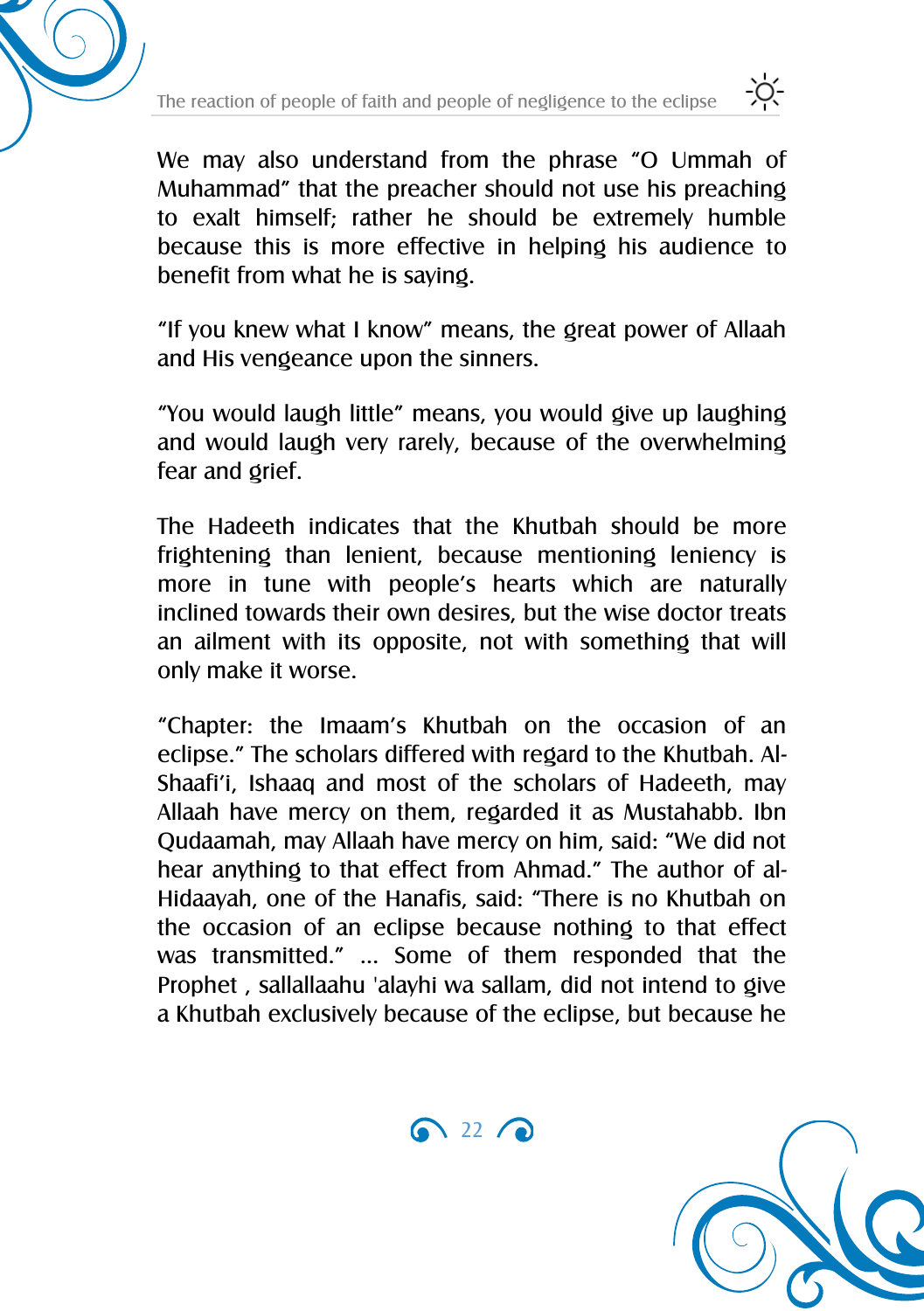



wanted to explain to them what was wrong with the belief that eclipses happen because of a person's death. The Saheeh narrations describe the Khutbah and its features such as praising Allaah and preaching, etc. The narrations did not refer only to the reason for the eclipse. The basic principle of Islam is to follow the example of the Prophet, sallallaahu 'alayhi wa sallam,, and the details are only to be proven with the proper evidence (Daleel).

Ibn Daqeeq al-'Eed, may Allaah have mercy on him, considered this interpretation to be weak and said: "The Khutbah cannot be confined to a certain idea after you have done what is required, i.e., praising Allaah and preaching. Everything that has been mentioned concerning explaining the causes of the eclipse and other things is among the purpose of the Khutbah. So we should follow the example of the Prophet, sallallaahu 'alayhi wa sallam, and the Imaam should mention that in his Khutbah on the occasion of the eclipse." Yes, Ibn Qudaamah, may Allaah have mercy on him, thought that Khutbat al-Kusoof is like Khutbat al-Jumu'ah (Friday sermon) and Khutbat al-'Eedayn ('Eed sermon), but there is nothing to indicate that in the narrations that have been mentioned. **(REPORTED BY AL-BUKHAARI 988)**

#### **Is it obligatory to pray Salaat al-Kusoof in congregation ?**

"To the prayer" means to a specific, known prayer. From this it is understood that praying in congregation is not essential for it to be valid, because the Hadeeth refers to him rushing and hastening. (But praying in congregation is indicated by the Prophet's actions, so it is Sunnah, but it is alright for a

 $\bigcap$  23  $\bigcap$ 

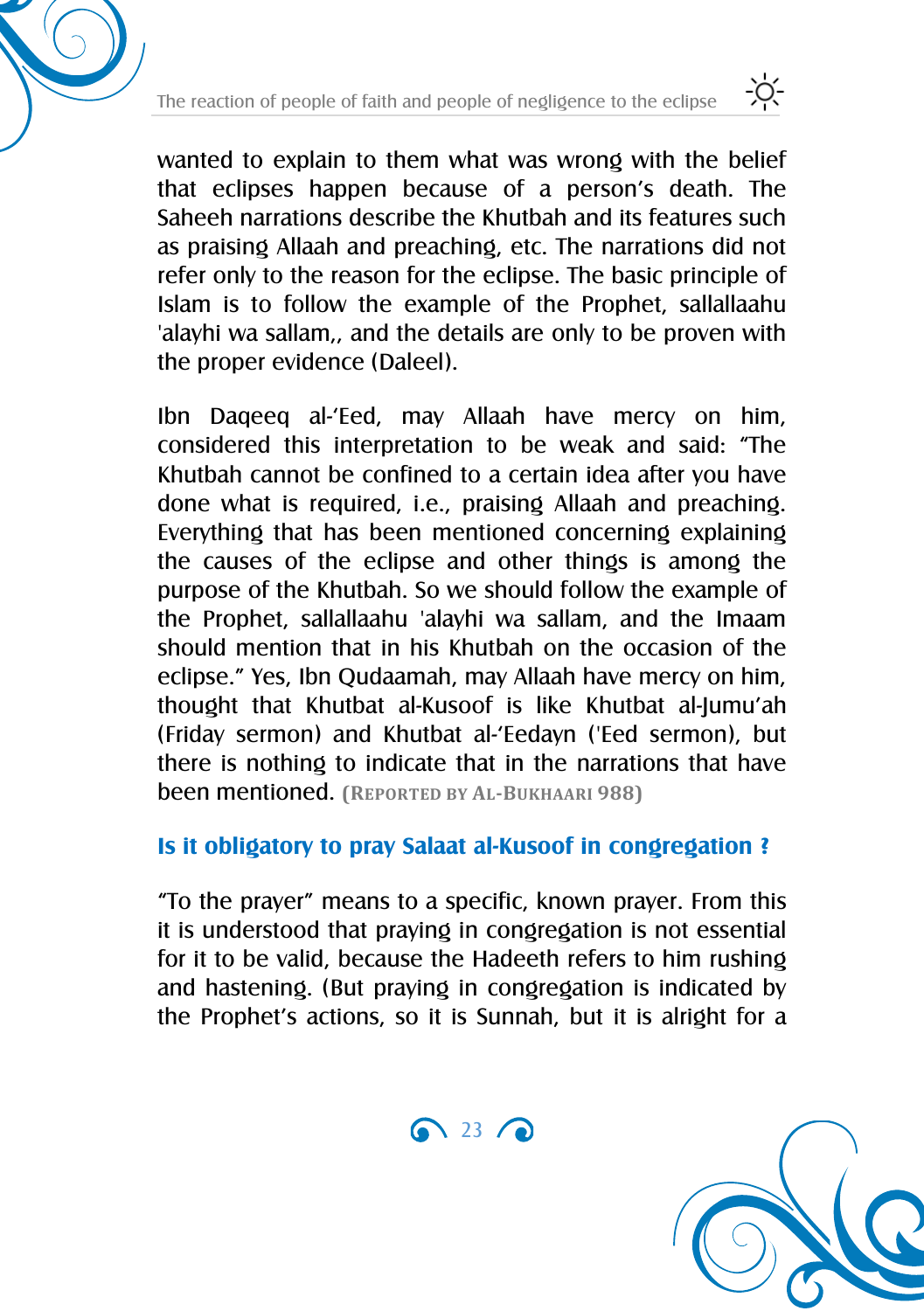



Muslim to pray Salaat al-Kusoof individually, male or female, settled or travelling).

#### **Chapter: Salaat al-Kusoof in the mosque**

This is understood from the phrase "he passed between the apartments", because the apartments were the homes of the wives of the Prophet, sallallaahu 'alayhi wa sallam,, which were attached to the mosque, as has been stated. According to Muslim the wording is:

"I came out among some women between the apartments and into the mosque, and the Prophet, sallallaahu 'alayhi wa sallam, came from his funeral escort to the place where he usually prayed…" The funeral escort was because his son Ibraaheem had died. When the Prophet , sallallaahu 'alayhi wa sallam, came back (from the funeral), he went to the mosque. If it were not the Sunnah to pray Salaat al-Kusoof in the mosque, praying it in the desert it may make it easier to see when the eclipse ends. And Allaah knows best.

#### **Women may pray Salaat al-Kusoof with men**

This is a refutation of those who say that this is not allowed and that women should pray individually… in al-Mudawwanah it says: women should pray at home and only old women should come out (to the mosque). According to ash-Shaafi'i everyone should come out apart from women who are stunningly beautiful (because they may tempt men).

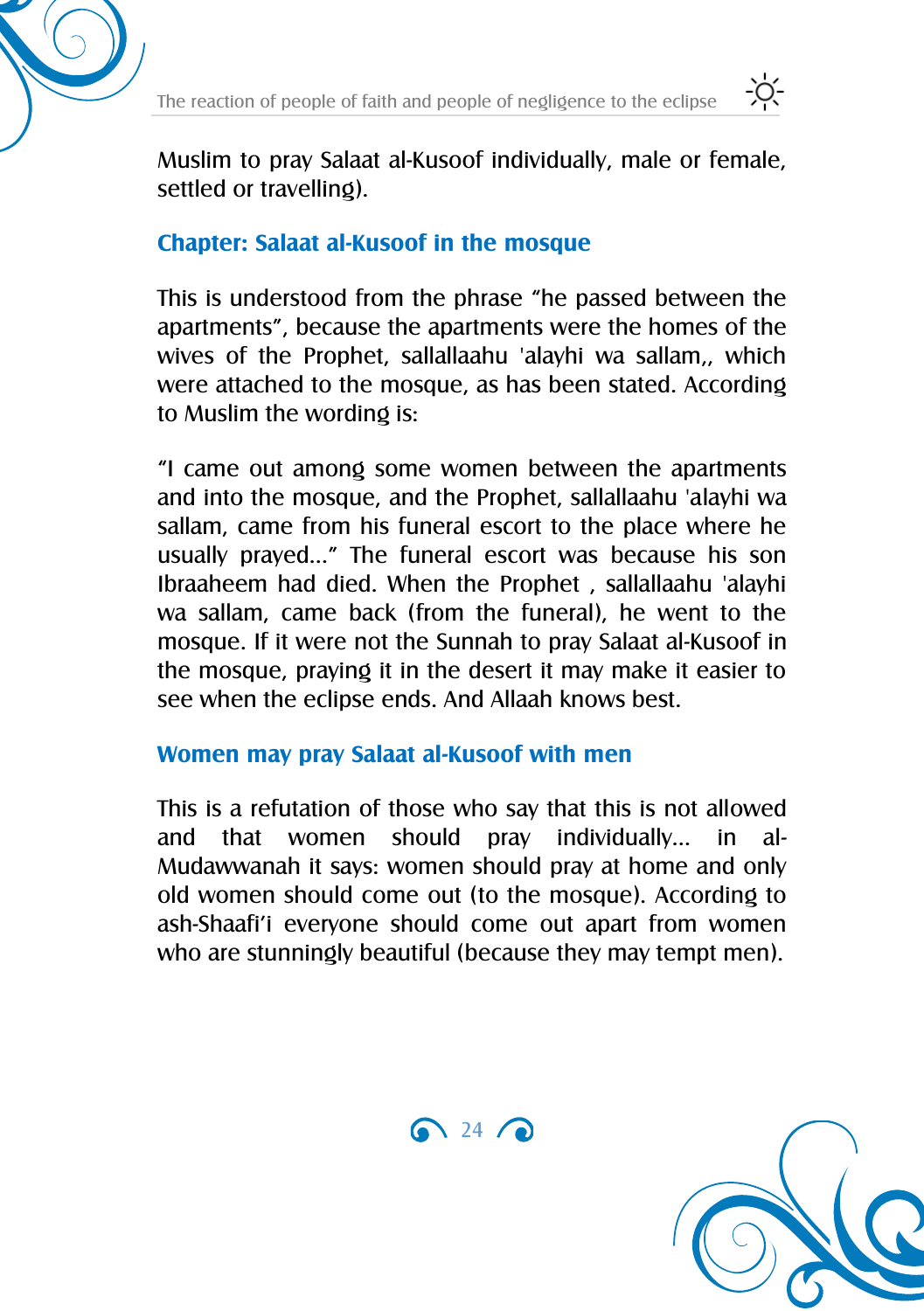



#### **Remembering Allaah at the time of the eclipse with all kinds of Islaamically prescribed phrases**

"and remember Allaah": According to the report of al-Kashmeehni, may Allaah have mercy on him, "and remember Him" – with the pronoun referring to Allaah.

"Allaah frightens His slaves with it." This is encouraging us to seek forgiveness at the time of the eclipse and at other times, because this is one of the things that can ward off calamity.

#### **What the Muslim historians said**

In al-Bidayyah wa'l-Nihaayah it says:

"In Jumaada al-Aakhirah (453 AH), two days before the end of the month, the sun was eclipsed totally, with its entire disk being obscured.

The people stayed like that for four hours, until the stars appeared and the birds fled to their nests and stopped flying because it was so dark."

Elsewhere in the book, the author, may Allaah have mercy on him, said:

"On the morning of Sunday, the twenty-eighth of the month mentioned (Jumaada al-Aakhirah), the sun was eclipsed before noon."